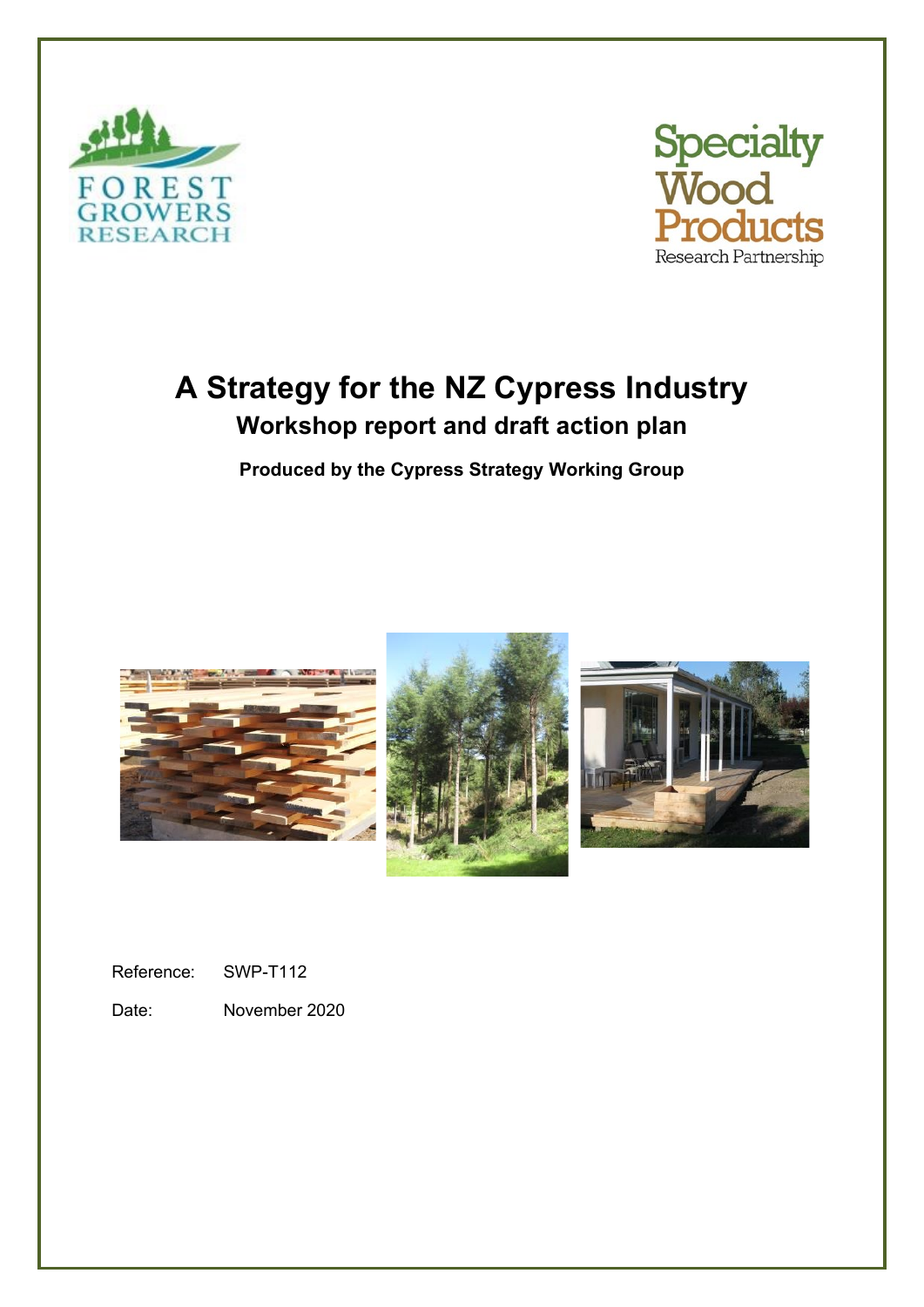# **Contents**

| 1.          |  |
|-------------|--|
| 2.          |  |
| 2.1         |  |
| 2.2         |  |
| 2.3         |  |
| Theme 1:    |  |
| Theme 2:    |  |
| Theme 3:    |  |
| Theme 4:    |  |
|             |  |
| 3.          |  |
| 4.          |  |
|             |  |
|             |  |
|             |  |
|             |  |
|             |  |
| Appendix 1. |  |
| Appendix 2. |  |
|             |  |
|             |  |
|             |  |
|             |  |
| Appendix 3: |  |
| Appendix 4: |  |
| Appendix 5: |  |
|             |  |
| Appendix 6: |  |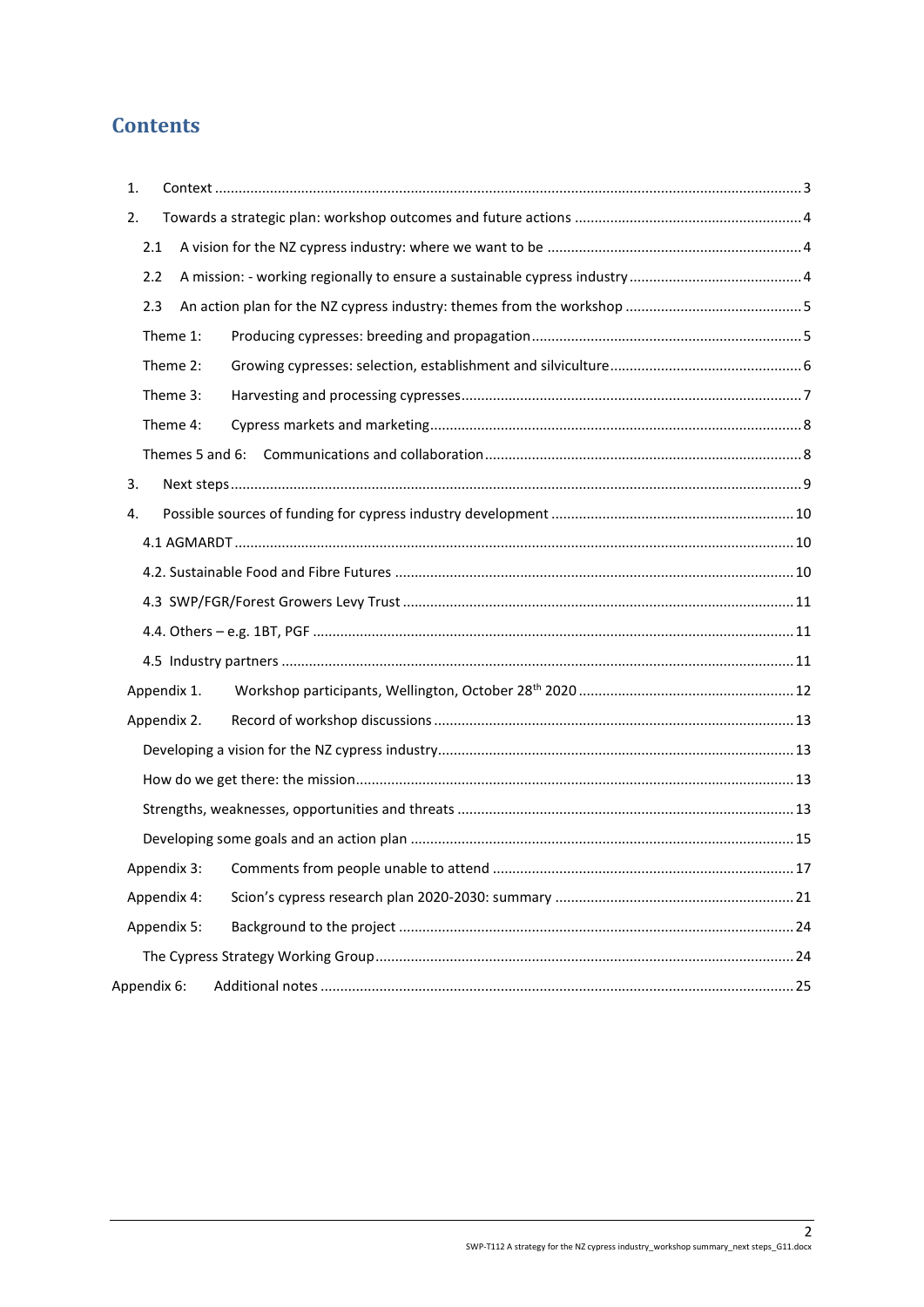# <span id="page-2-0"></span>**1. Context**

This document follows from Discussion Document produced by the Cypress Strategy Working Group in August 2020.

Twenty participants from across the cypress value chain took part in a workshop in Wellington (October 28<sup>th</sup> 2020) (Appendix 1). We were also grateful for comments made from people who were unable to attend the workshop, which were circulated at the workshop (Appendix 3).

Participants worked through a conventional strategic planning framework for the NZ cypress industry, led by facilitator Richard Thompson. A record of discussions is available (Appendix 2).

As an early part of this SWP project, the Cypress Strategy Working Group discussed ideas around the future of cypress forestry, and the areas where we feel it is important to focus future efforts. We suggested that:

*For the cypress industry to succeed, overall aims must include to:*

- *enhance existing and develop new regionally based value chains so that they become sustainable*
- *plant new cypress forests 'in the right place' and at the right scale, to provide the foundation for sustainable value chains*
- *continue cypress research by securing funding, thereby ensuring that NZ cypress forestry remains economically competitive and environmentally and socially acceptable over the very long term.*

The outcomes from the workshop have been added to, with information collated as part of the Cypress Working Group's earlier efforts, plus comments from people who were unable to attend.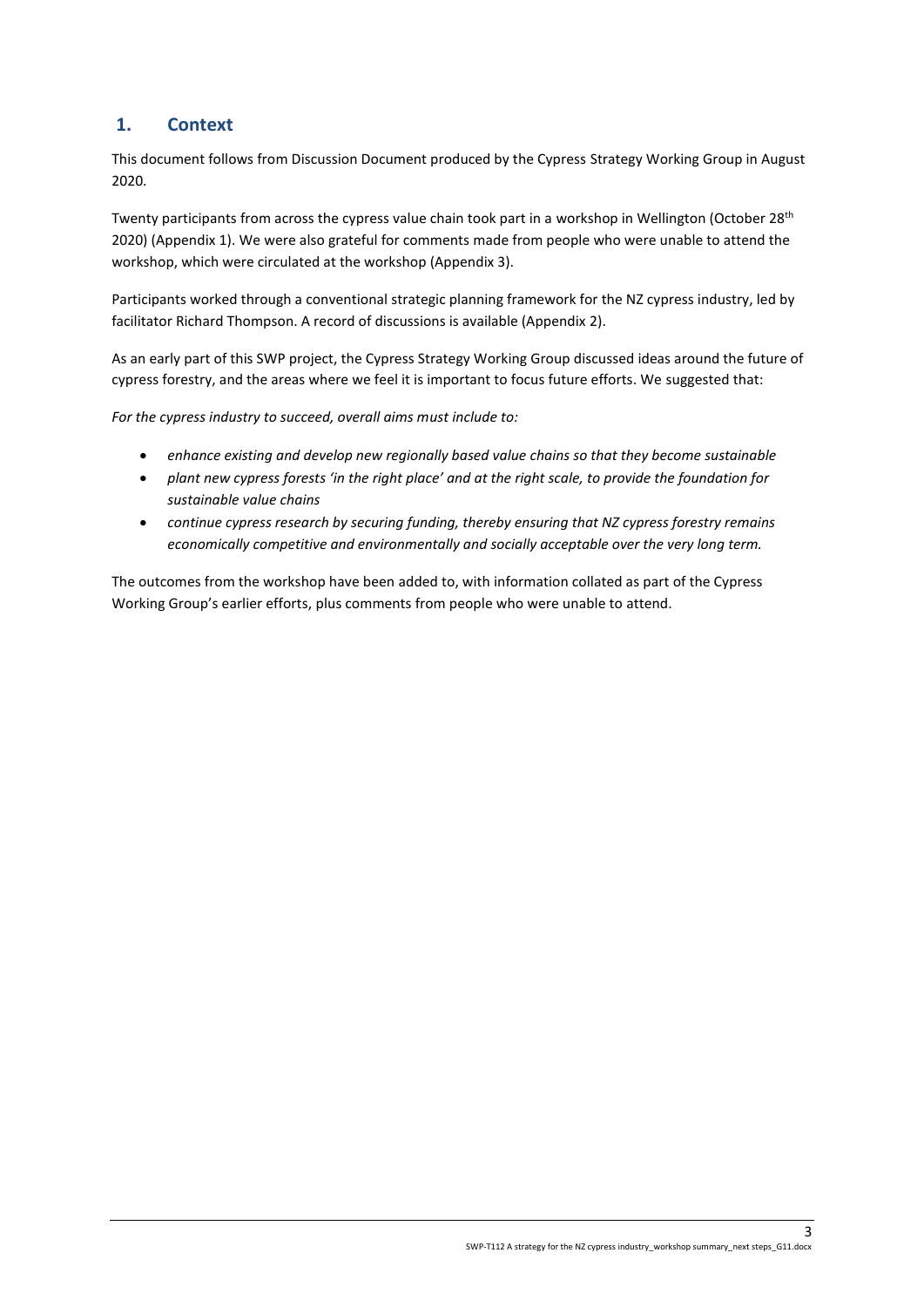# <span id="page-3-0"></span>**2. Towards a strategic plan: workshop outcomes and future actions**

# <span id="page-3-1"></span>**2.1 A vision for the NZ cypress industry: where we want to be**

#### **"Cypress – New Zealand's No.1 naturally durable softwood species"**

Components of the vision include:

"Cypresses can be easily chosen and grown under a range of regimes with confidence to produce a sustainable supply of timber, and a wide range of timber products. Supply will match demand in both domestic and export markets at prices which reward all those in the value chain for their investment."

- Cypress should be an easy, safe choice for all growers can be selected and grown with confidence
- Domestic processors should be confident of a supply of good quality cypress logs at a fair price
- Cypress timbers should be an easy choice for domestic construction can be obtained and used with confidence
- Cypress logs and cypress products should be highly valued ('a premium product') in both domestic and export markets
- Cypress has a strong, sustainable supply chain, with products and services which generate good returns for all those in the value chain
- Cypress has a valued role in de-risking the NZ forest industry in the face of climate change and other biotic and abiotic threats.
- Cypresses have a range of end use products and grown under a range of regimes.
- The export market should support the domestic market.
- Cypresses must deliver much better returns than radiata.

# <span id="page-3-2"></span>**2.2 A mission: - working regionally to ensure a sustainable cypress industry**

Although planted cypresses are widespread across New Zealand, a strategic approach to developing a viable cypress forest industry will include identifying key regions where a critical mass of forests of different cypress species and types of timber can best be encouraged. This should lead to sustainable cypress processing industries in those regions, enabling growers to focus on producing volumes and grades of timber for known markets. Export markets may also have potential and while these should not be ignored, experience suggests they should not be relied on either.

People promoting cypress forestry will need to engage with national government; also local government and Te Uru Rākau representatives in key target regions. Landowners and forest growers including Māori, farmers and farm foresters, forest industry organisations and other industry groups are other essential partners. The commitment of people throughout the supply chain will be needed, and existing and new regional processing operations will need to be encouraged.

Demonstration sites and trials will generate enthusiasm and provide evidence of the potential of different cypress species and growing regimes. Cypresses are considered to be an ideal woodlot species, but there may also be opportunities to grow them at scale.

Growers need a clear value proposition in terms of what they offer as an alternative or addition to radiata pine or another alternative species; therefore, it is essential that markets are defined, and full economic data are available.

Funding mechanisms for continuing research and development in all aspects of cypress production need to be secured, and a structure to support cypress (and other alternative species) identified and established.

4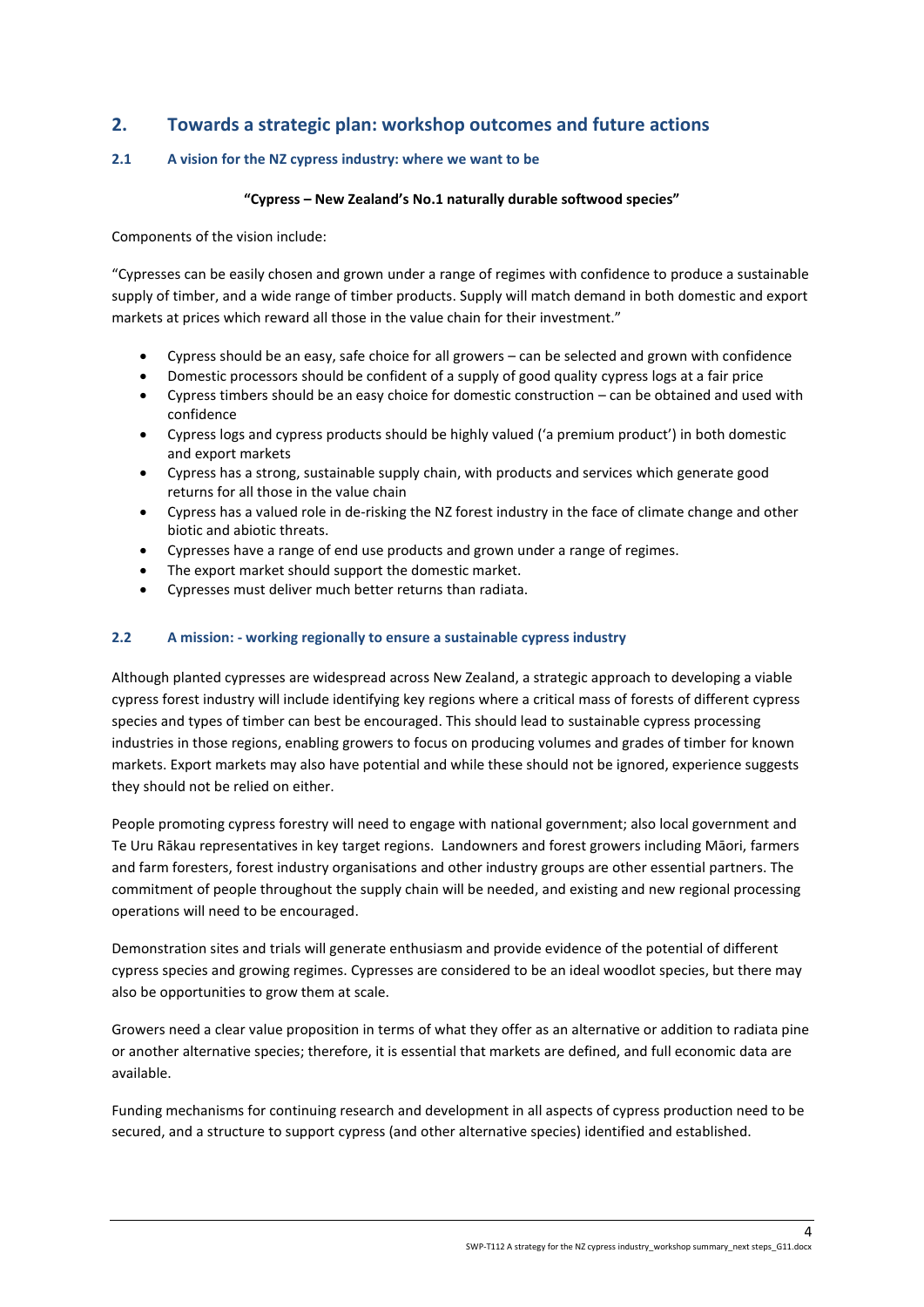# <span id="page-4-0"></span>**2.3 An action plan for the NZ cypress industry: themes from the workshop**

Workshop participants agreed that actions could be divided into a series of themes, aligned largely to different sectors of the cypress value chain. These themes are:

- 1. Genetics, breeding and propagation
- 2. Cypress selection, establishment and silviculture
- 3. Harvesting and processing
- 4. Markets and marketing

In addition, two over-arching themes were evident:

- the need for up-to-date, easily accessible, and good quality information across all sectors of the value chain
- the importance of collaboration between and within sectors.

#### <span id="page-4-1"></span>**Theme 1: Producing cypresses: breeding and propagation**

#### **GOALS**

**"That canker resistant stock is readily available to growers when they need it and is suited to their region and site type."**

#### **In more detail:**

- There will be a range of canker-tolerant genetically superior species/hybrids and growing regimes to suit different owner objectives, site-types and scales of operations
- Cypresses can be grown with confidence canker must be overcome.
- Regional differences will be recognised, and planting stock developed accordingly both in terms of different growing conditions and in terms of maximising any advantages of particular regions in supplying certain markets.
- Research into growth, form and wood properties should also be incorporated into breeding goals, but canker tolerance is the over-riding priority.

# **Proposed actions:**

- ➢ Ensure Scion's research plan is closely aligned with industry goals (N.B See Appendix 4 Scion Research Plan), and secure funding for agreed priorities
- ➢ Close collaboration between Scion and the NZFFA Cypress Development Group
- ➢ Continued/increased involvement of industry partners (i.e., corporates and private landowners) in hosting breeding and demonstration trials.
- ➢ ?? Proseed/nurseries what role for them?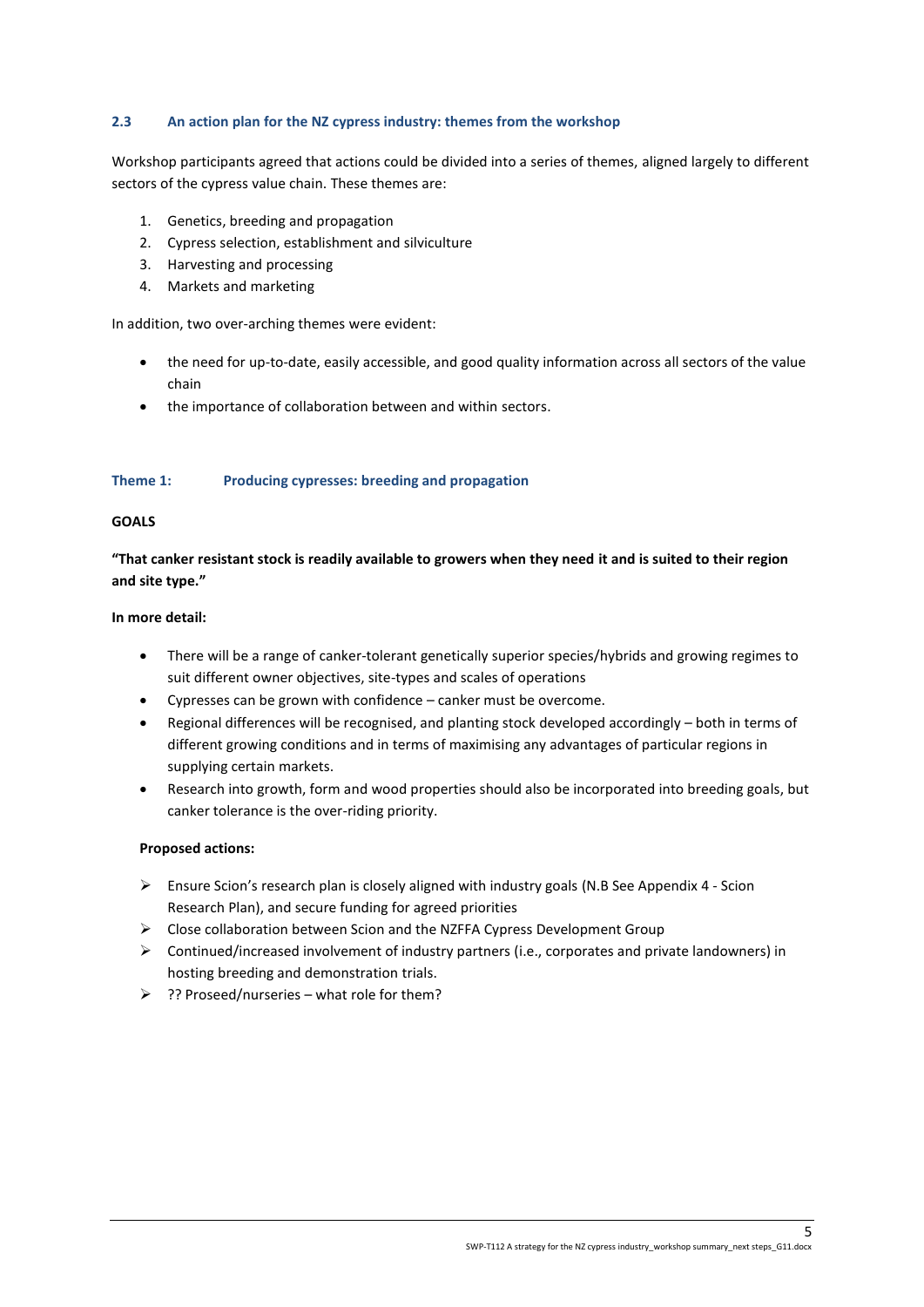# <span id="page-5-0"></span>**Theme 2: Growing cypresses: selection, establishment and silviculture**

# **GOAL**

# **"That cypress is an easy, safe choice for growers, and that growers have the information they need to select the right species for the right site and manage their trees cost-effectively for known markets."**

# **In more detail:**

- That the choice of which cypress to grow where and under what regime is an easy one to make for growers at all scales and on all site types
- That new regimes are researched and developed, including (i) short rotation/small piece size regimes (ii) continuous cover forestry, and (iii) second and later rotations
- There will be easily available, up-to-date information for all growers on species choice, establishment and management for all regimes (without re-inventing the wheel)
- Silviculture will be linked to regional processing and markets
- Information will include comprehensive, accurate financial and growth/yield data, so full feasibility/commerciality can be assessed.

# **Proposed actions:**

- $\triangleright$  Identify regional 'hubs' where cypress can become the dominant alternative species, and investment in growing and processing can be encouraged
- ➢ Develop models of new clonal forestry (*C. ovensii*) and short-rotation regimes (underway) and incorporate these in decision support tools for growers
- ➢ Monitor existing PSPs and trials and ensure information is made available in meaningful ways to growers
- $\triangleright$  Establish and maintain new operational trials e.g. of continuous cover and short rotation regimes. Report on these trials
- $\triangleright$  Update the NZFFA Cypress Growers Handbook and make available in a way that is easily accessible to all growers. It is likely that the future growers of cypresses will not be current corporate forestry companies. Ensure information is avaible for large scale overseas investors.
- ➢ Update the Cypress Calculator to create a full economic evaluation tool covering different regimes; ensure it is user-friendly
- $\triangleright$  Provide regional case-study information from properties operating under different regimes e.g. continuous cover, sawlog, short rotation etc
- ➢ Ensure information resources remain up-to-date.
- $\triangleright$  Understand the impact of wind, drought and climate change on cypresses.
- $\triangleright$  Refine the options for cypresses to produce carbon do MPI carbon tables need updating?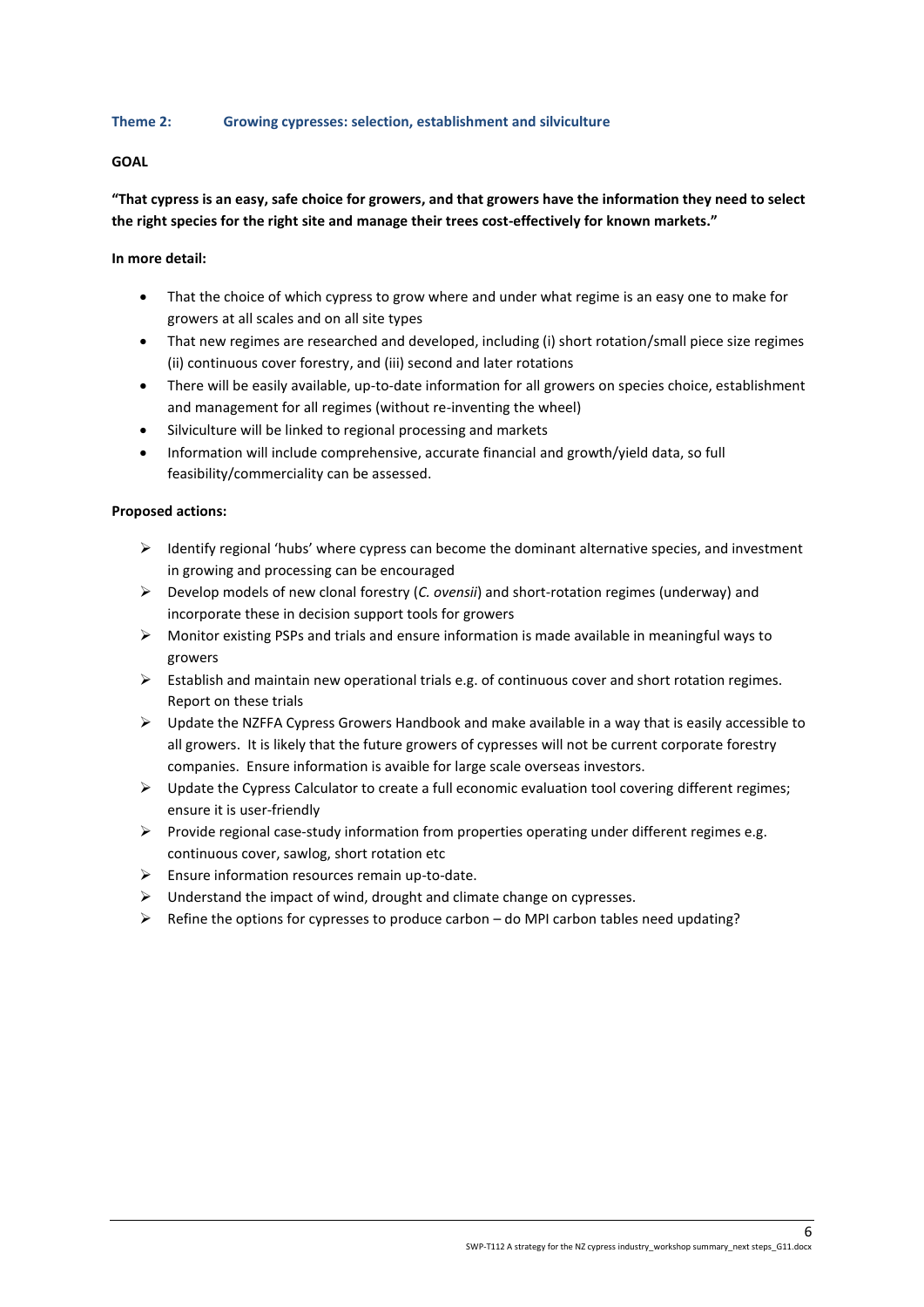# <span id="page-6-0"></span>**Theme 3: Harvesting and processing cypresses**

# **GOAL - Harvesting**

**"There will be suitable, safe harvesting systems at all scales and a strong, fair and well-connected value chain."**

# **GOAL – Processing**

# **"That domestic processors will have access to a sustainable supply of good quality logs at a fair price and will produce a range of new and traditional products for sale into premium markets."**

# **In more detail:**

- That suitable (cost-effective and safe) systems for cypress harvesting at all scales and all piece-sizes exist – this may include collective harvesting of small-scale woodlots
- There will be standardised systems of valuing trees and logs
- Growers can be confident that their logs will be bought and processed locally
- Domestic processors can be confident of a supply of logs at the quality they need and price that is fair to both buyers and sellers
- That grading standards (for logs and lumber) are developed and applied consistently across the industry.

# **Proposed actions**

- $\triangleright$  Improve national resource information for cypresses (and other specialty species) (i.e., an alternative to NEFD data)\*
- $\triangleright$  Support research into small-scale harvesting systems, including the introduction of new technologies
- $\triangleright$  Where small-scale harvesting is occurring successfully, make case-study information available\*
- ➢ Develop NZFFA Farm Forestry Timbers website to become a sales hub for growers
- ➢ Support work to develop an industry association for small-scale sawmillers/processors\*
- $\triangleright$  Develop grading standards and ensure they are well-publicised and taken up by the processors.
- $\triangleright$  Consider collective harvesting of many small woodlots in an area (more cost effective).
- ➢ Improve the market for co-products (oils etc) to increase the returns.
- \* SWP/FGR work underway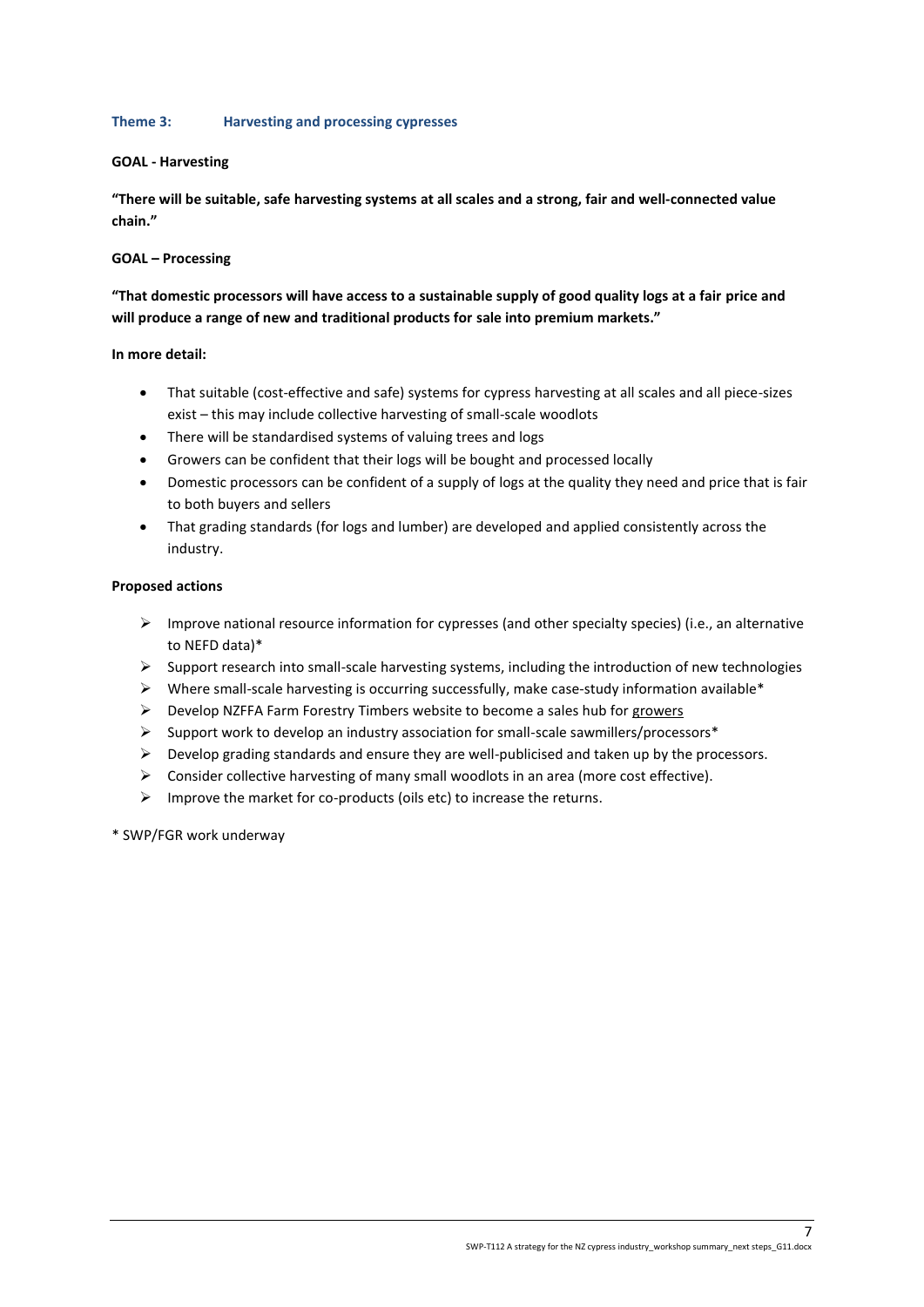# <span id="page-7-0"></span>**Theme 4: Cypress markets and marketing**

# **GOAL**

# **"NZ-grown cypress and cypress products are recognised as a premium product and are in high demand across a wide range of sustainable domestic and international markets."**

# **In more detail:**

- Develop an 'NZ cypress' brand
- Develop market acceptance of all cypress species inc. Ovens cypress and *C. lusitanica*
- Ensure that cypress timber and products are recognised and highly valued by architects, builders, joiners and all other potential domestic end users
- Develop alternatives to traditional products e.g. engineered or thermally modified products

# **Proposed actions:**

- Domestic markets are identified and understood what do builders and architects want?
- Future domestic and international market opportunities are clearly defined (30-50 year time frame)
- Product branding is developed and industry uptake enabled
- Marketing campaign/s based on cypress strength (e.g. natural durability) or new names (e.g. 'golden cypress')
- Market information is readily available to sellers and buyers various options for website development, either just for NZ cypress or as part of a broader strategy for all NZ-grown alternative species – see<https://www.woodsolutions.com.au/>
- Exemplars of product use are promoted
- Develop a 'buyers club'  $-$  e.g. use the FFT website
- Understand what specifiers want/need to be able to use cypresses

# <span id="page-7-1"></span>**Themes 5 and 6: Communications and collaboration**

# **GOALS**

- That an organisational structure is identified and established to lead the NZ cypress industry forward
- That easily accessible, accurate and relevant information to support decisions should be readily available at all stages in the value chain
- That the whole industry shares a long-term vision of a sustainable NZ cypress industry.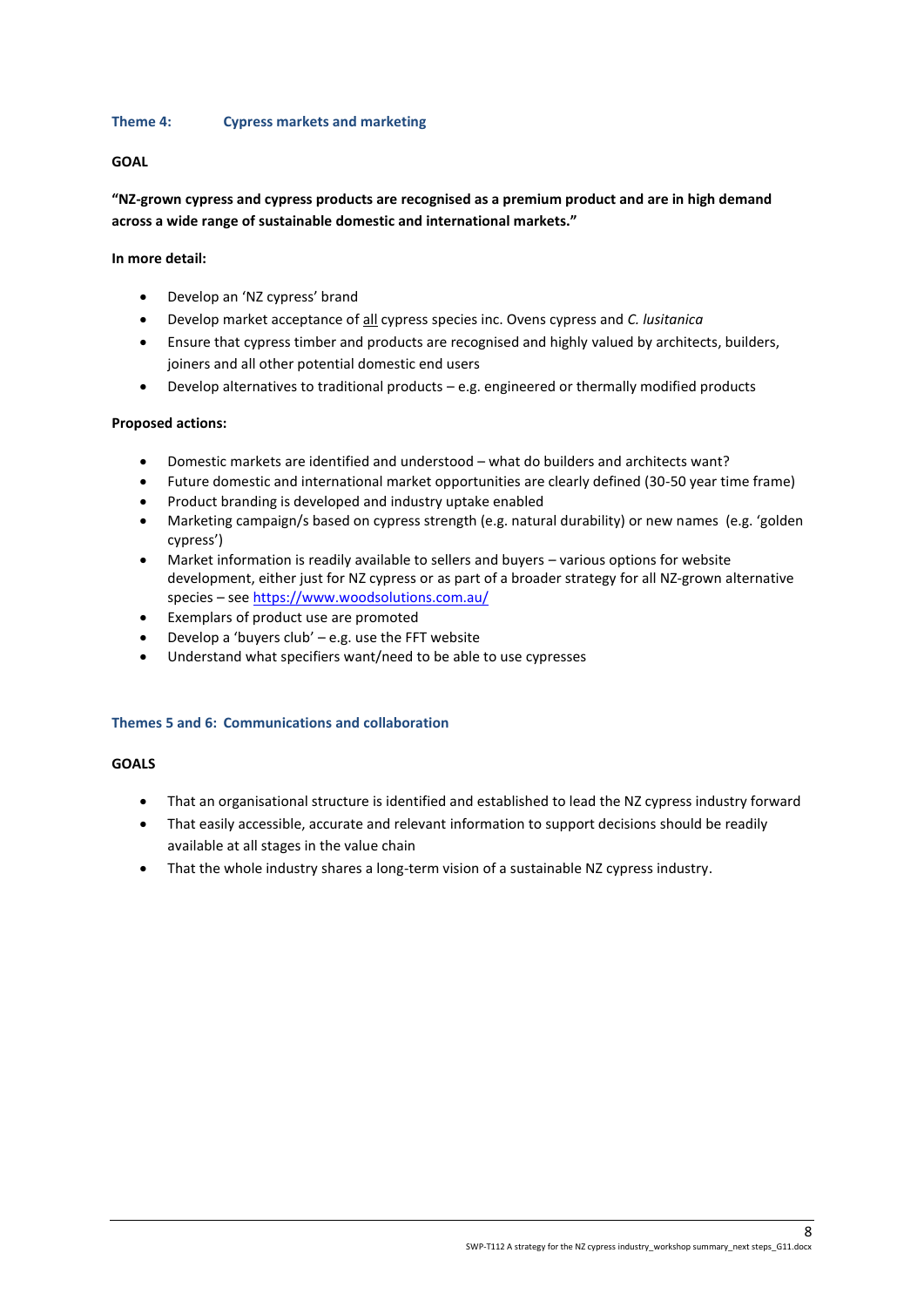# <span id="page-8-0"></span>**3. Next steps**

Proposed next steps are as follows:

- 1. Tidy up this document and circulate to the core Cypress Strategy Working Group for feedback
- 2. Circulate to the wider working group (i.e. all those who attended the workshop/provided comments)
- 3. Suggest a further meeting of this group with some specific objectives
	- a. To identify an organisational structure to lead strategy development from now on
	- b. To draft a list of priority projects and possible sources of funding

Ultimately develop a table something like this:

|                                                                | Priority<br>$1-5$ | AgMardt | <b>SFFF</b> | SWP/FGR/FGLT plus<br><b>Scion core funding</b> | Others - e.g. 1BT,<br>PGF, industry |
|----------------------------------------------------------------|-------------------|---------|-------------|------------------------------------------------|-------------------------------------|
|                                                                |                   |         |             |                                                | partners                            |
| <b>Theme</b>                                                   |                   |         |             |                                                |                                     |
| <b>Breeding and</b><br>propagation<br>Goal 1<br>Goal 2<br>etc  |                   |         |             |                                                |                                     |
|                                                                |                   |         |             |                                                |                                     |
| <b>Establishing and</b><br>growing<br>Goal 1<br>Goal 2<br>etc  |                   |         |             |                                                |                                     |
| <b>Harvesting and</b><br>processing<br>Goal 1<br>Goal 2<br>etc |                   |         |             |                                                |                                     |
| <b>Markets and</b><br>marketing                                |                   |         |             |                                                |                                     |
| <b>Communications</b>                                          |                   |         |             |                                                |                                     |
| Collaboration                                                  |                   |         |             |                                                |                                     |
| <b>Steering</b><br>group/project<br>management                 |                   |         |             |                                                |                                     |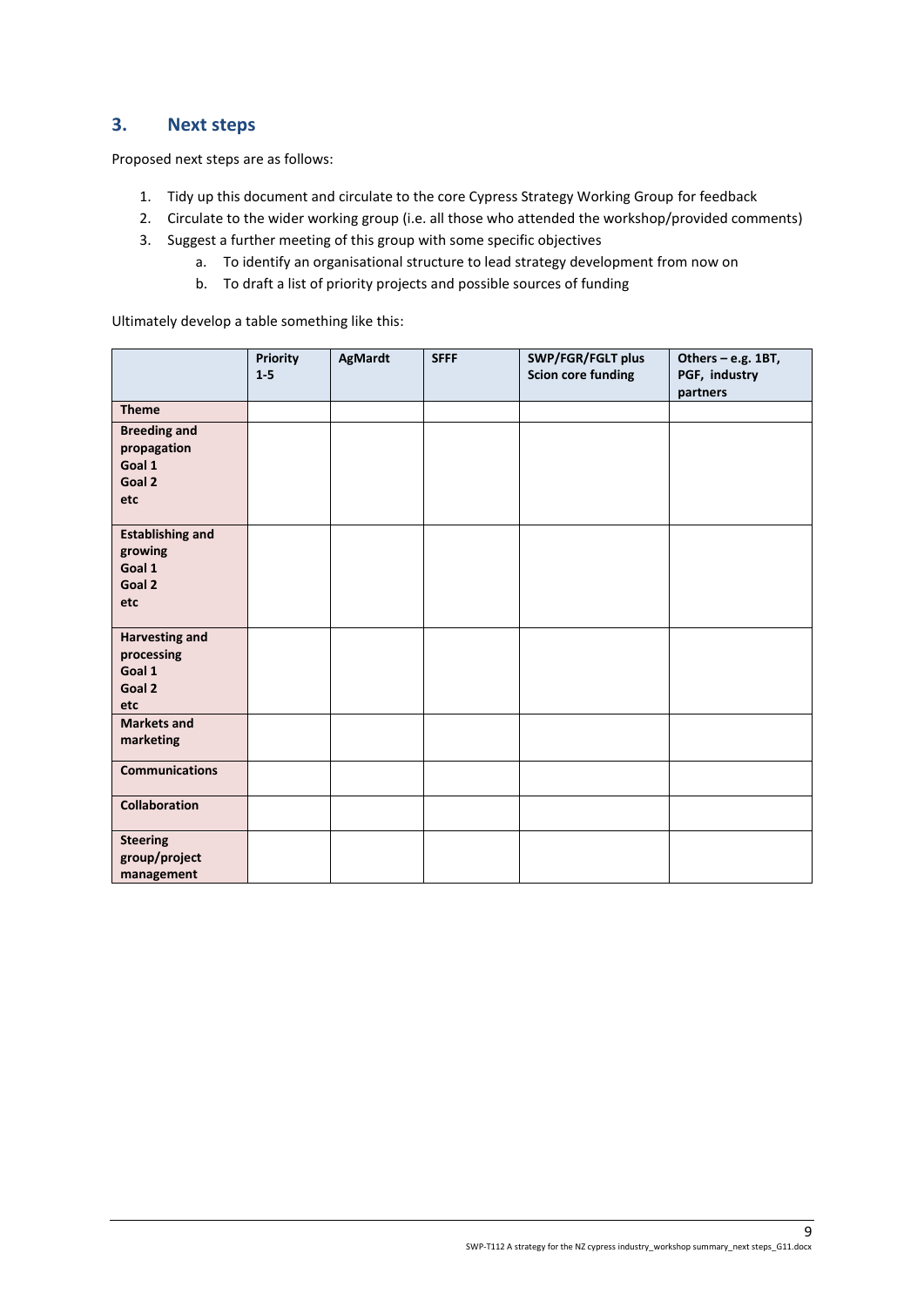# <span id="page-9-0"></span>**4. Possible sources of funding for cypress industry development**

# <span id="page-9-1"></span>**4.1 AGMARDT**

The Agricultural and Marketing Research and Development Trust, (**[AGMARDT\)](https://agmardt.org.nz/)** strategically invests in programmes that enable individuals and businesses to innovate, to be industry leading, and to exploit valuable opportunities – all with the ultimate vision of driving continued growth of New Zealand's diverse agricultural sectors.

# **1. Market Insight Investment** (\$50k - \$400,000k, matched dollar for dollar)

- i. **Consumer and Market Insight** AGMARDT will consider funding assistance for businesses, or established industry groups, to undertake market research and consumer insight activities within specific international markets.
- ii. **Establishing Collaborative Relationships** AGMARDT will consider providing funding for businesses or industry groups to enable them to explore the prospect of developing collaborative relationships that are beneficial to the agribusiness community in New Zealand.

# **2. Accelerator loans** (\$100,000 to \$300,000)

Accelerator loans support New Zealand agribusinesses that may require additional short-term capital to further enhance projects that are commercial in nature or close to commercialisation and which would not otherwise attract commercial funding.

AGMARDT Accelerator Loans provide an opportunity to initiate further business growth by assisting Applicants to:

- Fund expansion requirements to improve capacity and efficiencies within their business and immediate supply chain
- Adopt new technologies, production and processing capabilities to add value within the New Zealand agribusiness sector
- Initiate distribution and/or marketing programmes to enhance early adoption and speed to market within the agribusiness sector
- Develop proven prototypes to commercialisation
- Fund acceptable website and software development
- Partially fund start-up projects in conjunction with approved commercial Bank lending where additional capital is required

# **3. Capability development for industry and wider interest groups**

Financial assistance is available to help build management and leadership skills and gain experience in international markets

# <span id="page-9-2"></span>**4.2. Sustainable Food and Fibre Futures**

MPI's **[Sustainable Food and Fibre Futures \(MPI\)](https://sff-futures.mpi.govt.nz/funding-and-programmes/sustainable-food-and-fibre-futures/about-sustainable-food-and-fibre-futures/)** programme can support:

the development of a new product or service, or a better way of doing something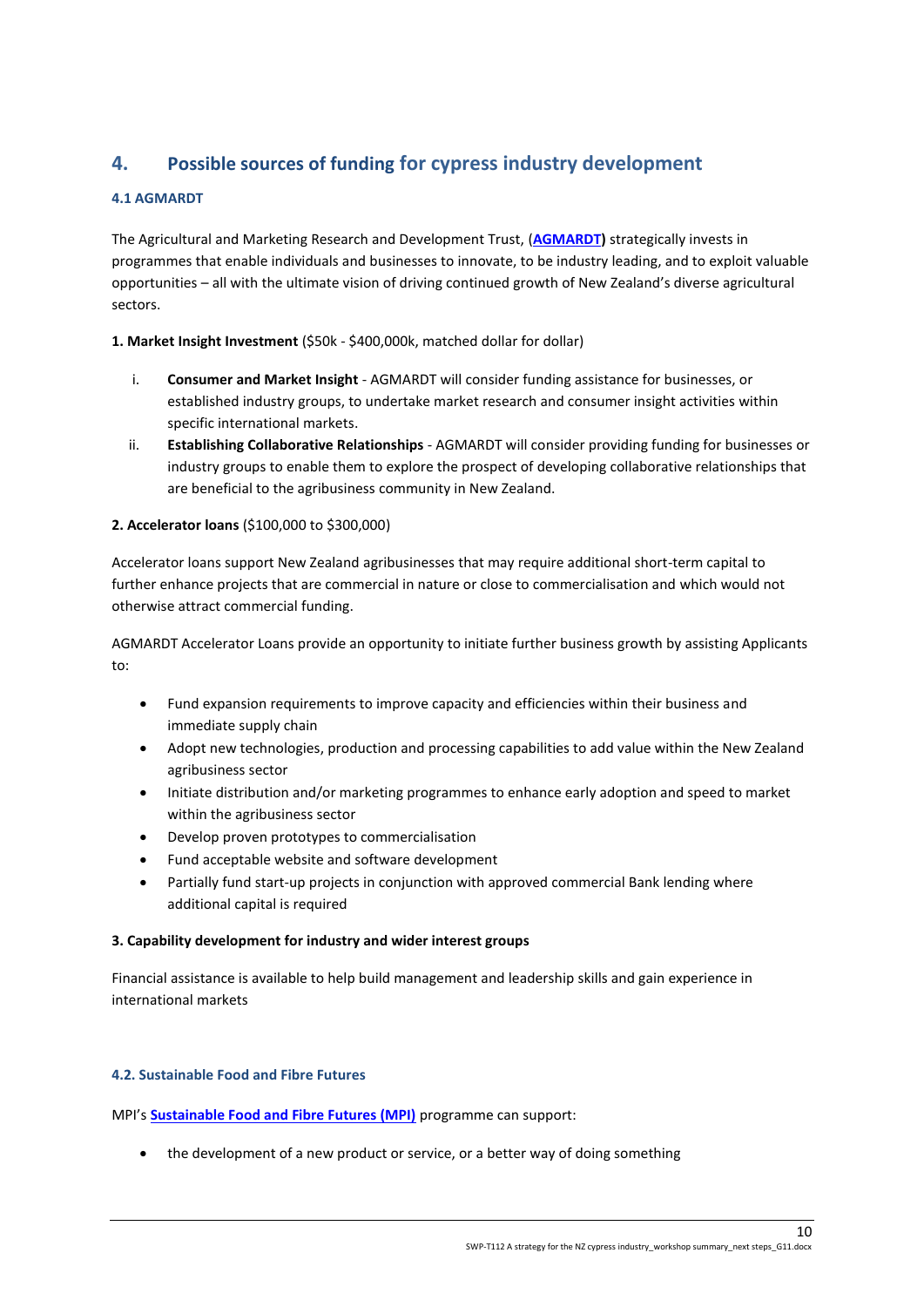- feasibility studies, such as exploring the development of a solution to an industry issue, or the viability of a new product
- applied research which has a practical application and addresses a real issue in the industry or helps pursue an opportunity.

Co-investment is required at different levels depending on the fund type. For predominantly commerciallyorientated proposals a maximum of 40% of the total cost will be contributed by MPI.

| <b>Funding type</b> | <b>MPI amount</b>          | Length          |
|---------------------|----------------------------|-----------------|
| Small grant         | Up to \$100,000            | Up to 1 year    |
| Grant               | Up to \$2 million          | Up to 3 years   |
| Small partnership   | \$2 million to \$5 million | 3 to 5 years    |
| Partnership         | Over \$5 million           | 5 years or more |

# <span id="page-10-0"></span>4.**3 SWP/FGR/Forest Growers Levy Trust**

# <span id="page-10-1"></span>**4.4. Others – e.g. 1BT, PGF**

# <span id="page-10-2"></span>**4.5 Industry partners**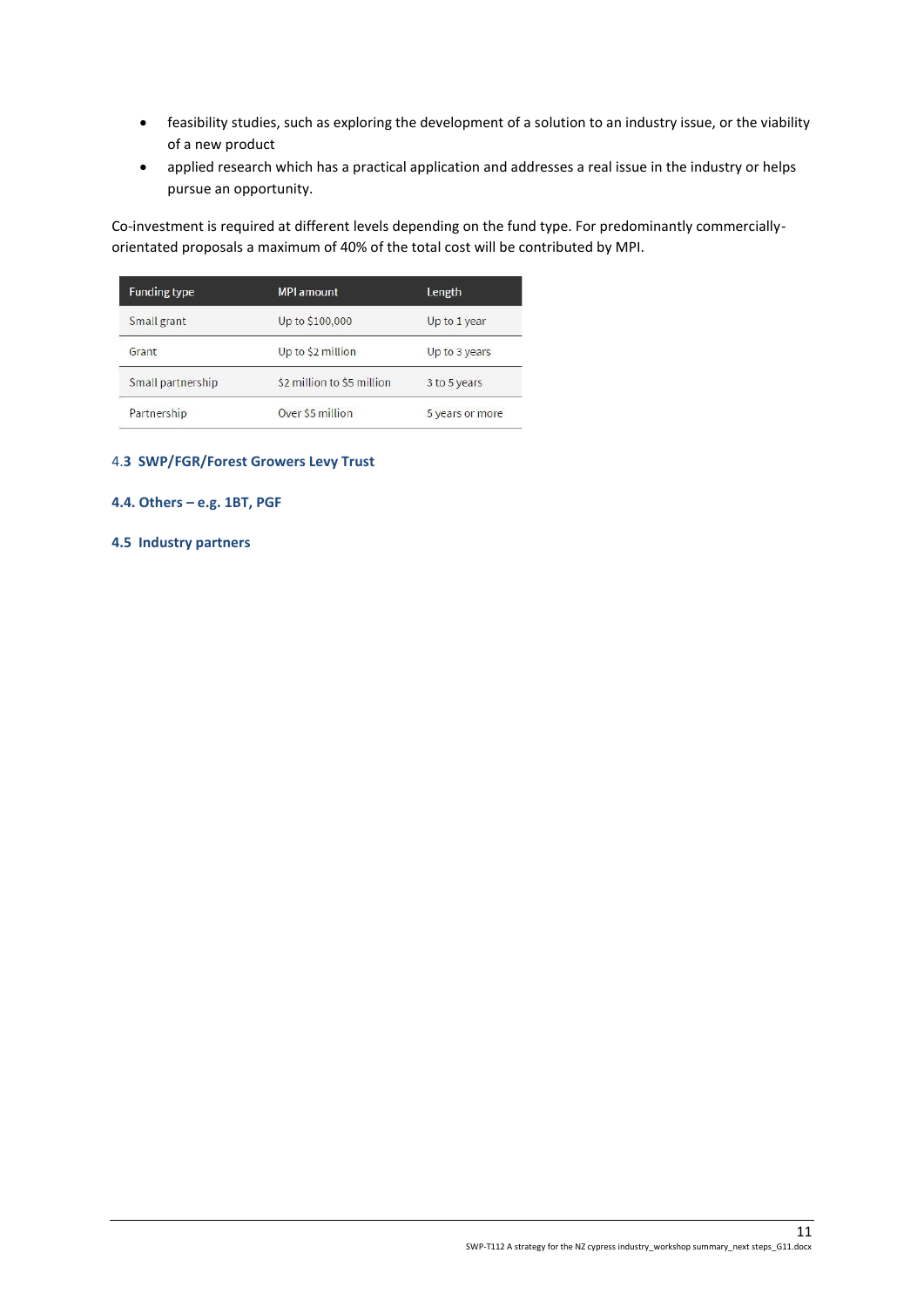# <span id="page-11-0"></span>**Appendix 1. Workshop participants, Wellington, 28th October 2020**

| People who took part in<br>consultation   | Gordon Williams, Pamu/Landcorp<br>Kevin Reardon, Forme Consulting<br>Les Dowling, PF Olsen<br>Marcus Musson, Forest360<br>Gabrielle Walton, Summerhill Timbers |
|-------------------------------------------|----------------------------------------------------------------------------------------------------------------------------------------------------------------|
| <b>Scion staff</b>                        | Rosie Sargent<br><b>Toby Stovold</b>                                                                                                                           |
| <b>NZFFA Cypress Development</b><br>Group | Patrick Milne<br><b>Gary Fleming</b><br>Vaughan Kearns                                                                                                         |
| Te Uru Rākau                              | Dougal Morrison<br>Harry Livesey                                                                                                                               |
| <b>Future Foresters</b>                   | Jack Palmer (Forme Consulting)<br>Rachel Rose                                                                                                                  |
| <b>Cypress Strategy Working Group</b>     | Marco Lausberg,<br>Angus Gordon,<br>Harriet Palmer<br>Paul Millen (Vineyard Timbers)                                                                           |
| <b>Workshop facilitator:</b>              | Richard Thompson                                                                                                                                               |

N.B: See Appendix 3 for comments from people unable to attend.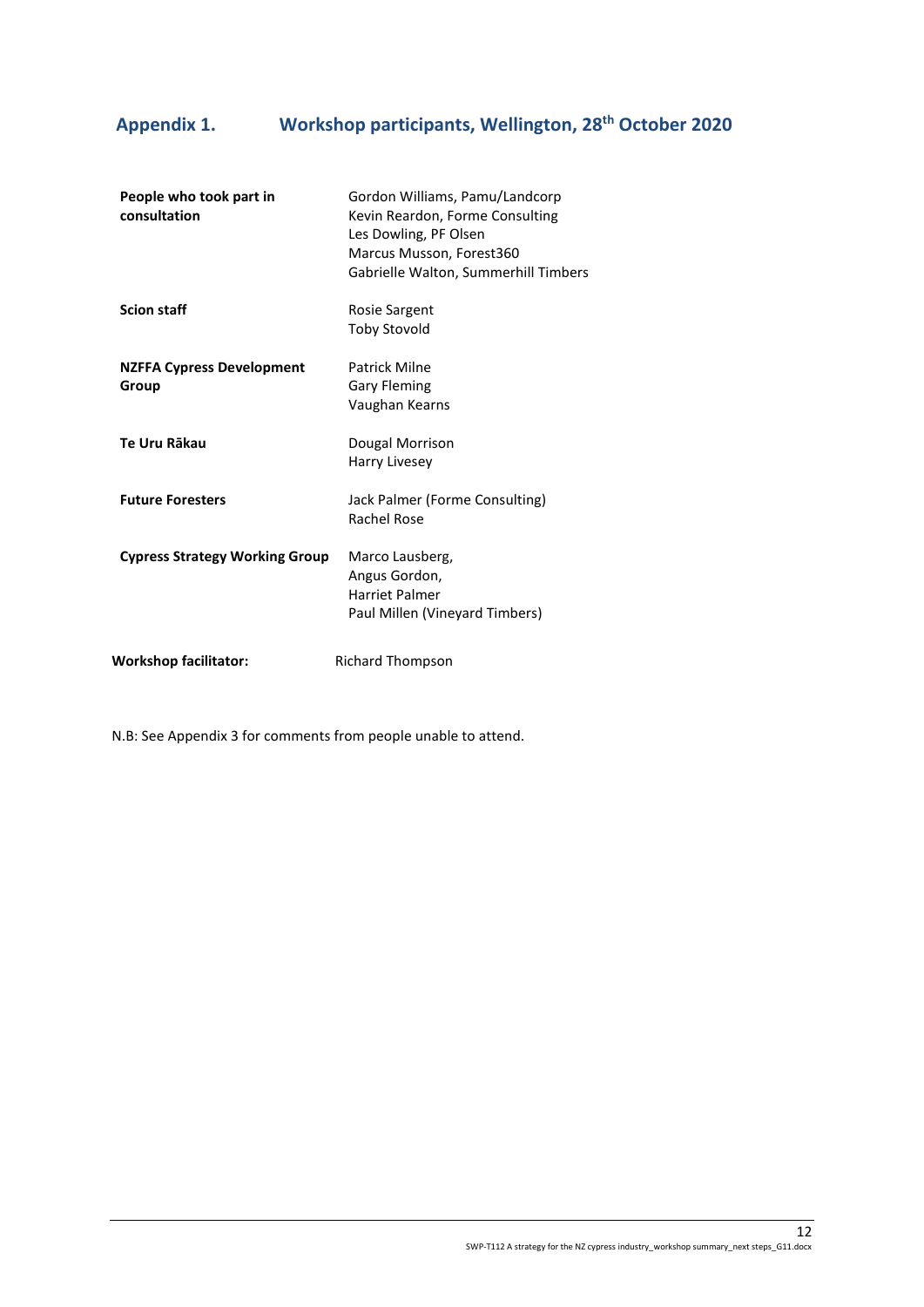# <span id="page-12-0"></span>**Appendix 2. Record of workshop discussions**

# <span id="page-12-1"></span>**Developing a vision for the NZ cypress industry**

Components of the vision for the industry include:

- 'Cypress' should be NZ's dominant naturally durable softwood
- Cypress should be an easy, safe choice for growers can be selected and grown with confidence
- Cypress timbers should be an easy choice for domestic construction; should be considered a premium product
- Cypress logs and products should be valued in both domestic and export markets
- That there should be sustainable supply of a product which is highly valued, and generates good returns for all those in the value chain

Cypress - New Zealand's No. 1 naturally durable softwood species

# <span id="page-12-2"></span>**How do we get there: the mission**

"Cypresses can be easily chosen and grown with confidence to produce a sustainable supply of timber, and a range of timber products which matches demand in both domestic and export markets at prices which reward all those in the value chain for their investment."

- $\triangleright$  There will be a range of (genetically superior) species/hybrids and growing regimes to suit different owner objectives, site-types and scale of operations
- $\triangleright$  Cypresses can be grown with confidence canker must be overcome
- $\triangleright$  There will be easily available, up-to-date information for growers on species choice, establishment and management (without re-inventing the wheel)
- ➢ There will be cost-effective harvesting systems for growers at all scales
- $\triangleright$  There will be a strong, well-connected value chain, and timber processors can be confident of a supply of logs at the quality and price they need
- ➢ Cypress timbers (not just macrocarpa) will be highly valued in a range of markets
- $\triangleright$  That a 'NZ cypress' brand or brands should be developed and become highly recognisable in both domestic and export markets.

# <span id="page-12-3"></span>**Strengths, weaknesses, opportunities and threats**

| <b>Strengths</b>                                         | Weaknesses                                          |
|----------------------------------------------------------|-----------------------------------------------------|
| Not radiata!                                             | Expensive $-$ to plant and manage                   |
| Highly versatile range of species - 'jack of all trades' | Long rotations                                      |
| - grow almost everywhere                                 | Canker – macrocarpa $+/-$ other species             |
| Grows fast on right sites                                | Site sensitivity                                    |
| Resource exists                                          | <b>Fluting</b>                                      |
| Skill/expertise/documented knowledge exists              | Soft bark                                           |
| Research and development legacy                          | Causes abortion in cattle                           |
| Amenable to clonal forestry                              | Kaka and cicada – pests in some places              |
| Fits with 'conventional' (i.e. radiata) regimes          | Under-developed genetic resource                    |
| History of breeding work – improved germplasm            | Still some poor genetics going into the marketplace |
| available                                                | CRI dominance/ownership of improved germplasm       |
| Over 500 PSPs and in good condition $-$ so there is      | - slows down progress                               |
| much more data available                                 | Confusion over IP ownership                         |
| Some species - sterile (no wilding threat)               | Does not recover from fire (unlike eucalypts and    |
| Shade tolerant – suitable for continuous cover           | redwoods)                                           |
| regimes                                                  | Different species - confusion for growers; problems |
| Frost and snow tolerant                                  | with standards/building code                        |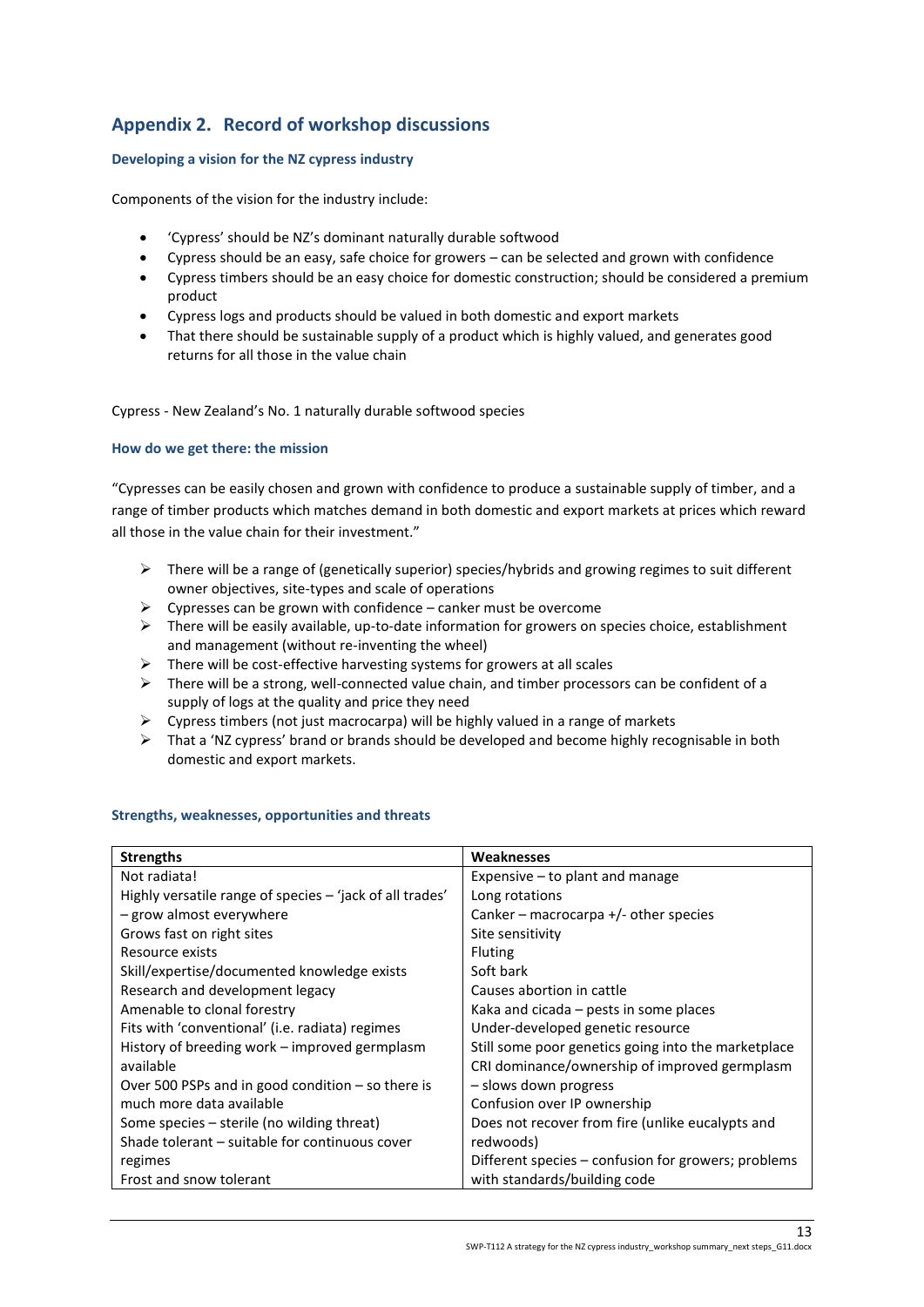| More drought tolerant than e.g. radiata                                    | Lack of knowledge about some aspects                      |
|----------------------------------------------------------------------------|-----------------------------------------------------------|
| Naturally durable                                                          | Variability in existing growing resource                  |
| Smells good (some species)                                                 | Variability in wood properties inc durability             |
| Attractive grain                                                           | Disconnect between sectors of value chain                 |
| Even density                                                               | Lack of small-scale harvesting options - restricts        |
| Wide range of products and applications                                    | supply                                                    |
| Easy timber to mill, season and finish                                     | Lumpy supply                                              |
| Harvested timber can be kept for a long time with                          | Lack of industry 'expert group'                           |
| decay                                                                      | Poor resource (NEFD) data                                 |
| Well-recognised as a product (macrocarpa at least)                         | Negative public perception (firewood/shelterbelt          |
| Markets exist - domestic and ? export (coffins in                          | trees)                                                    |
| China, but seems to have disappeared for now)                              | Poor performance for corporates                           |
| Some cypresses already in the building code                                | Lack of awareness (buyers, architects, end users)         |
|                                                                            | Lack of standards (data x education x specification)      |
|                                                                            | Doesn't take coatings easily - may be a problem           |
|                                                                            | with fire retardants                                      |
|                                                                            | Carbon profile lower/slower than radiata                  |
|                                                                            | Lack of financial/market information -                    |
|                                                                            | fundamentals of commercial case not available             |
|                                                                            | Slower to dry than pine, needs air-drying first then      |
|                                                                            | kiln drying                                               |
|                                                                            | Higher microsite sensitivity compared to pine             |
|                                                                            | Confusion around various species and hybrids              |
|                                                                            |                                                           |
| <b>Opportunities</b>                                                       | <b>Threats</b>                                            |
| Canker resistance                                                          | Climate change - fire, disease, storms, droughts,         |
| Scaling up nursery production (clones) can be                              | insect pests                                              |
| containerised                                                              | No new planting - downward spiral, declining              |
| Continuous cover forestry                                                  | resource (liquidation of estate)                          |
| Long rotations - more carbon; more volume                                  | Confusion between different species (unlike e.g.          |
| Short rotation and production thinning potential                           | redwood)                                                  |
| (new technology inc. spindleless lathes)                                   | Substitution - other species                              |
| Better erosion protection than some species                                | Small-scale harvesting becomes even less viable           |
| Good species for second rotations - let pine pay for                       | (compliance costs)                                        |
|                                                                            |                                                           |
| the infrastructure                                                         | Variability causes quality problems/market issues         |
| Sustainable chain of custody                                               | Wariness around consenting                                |
| Market resilience/diversity - import and export                            | Dogmatic thinking                                         |
| Focus on 'the best' - create one or more                                   | Substitution - other materials, other products            |
| outstanding products                                                       | Products used wrongly - reputational damage               |
| Different species - allows differential marketing - so                     | Export markets - outcompete domestic markets              |
| don't just market as 'cypress'                                             | Export markets - collapse                                 |
| More growers and species = more choice = bigger                            | Competitors' cartels protect own markets (anti-           |
| overall market (e.g. wine industry)                                        | cypress)                                                  |
| Innovative technology - engineered timbers                                 | Councils are conservative - harder to specify new         |
| Branding/telling the story of where the timber                             | products                                                  |
| comes from                                                                 | Legislation threats $-$ i.e. what if harvesting with non- |
| Small-scale/green alternative = good story                                 | acceptable systems is not allowed?                        |
| Higher value niche markets                                                 |                                                           |
| Thirst for alternatives to radiata; - both growers and                     |                                                           |
| markets                                                                    |                                                           |
| Regionalisation - make the most of different species                       |                                                           |
| x different regions                                                        |                                                           |
| Strengthening the value chain - collaboration                              |                                                           |
| Regional collaborations/relationships in value chain                       |                                                           |
| - inc. small-scale processors                                              |                                                           |
| Farm Forestry Timbers website becomes web-based<br>marketplace for growers |                                                           |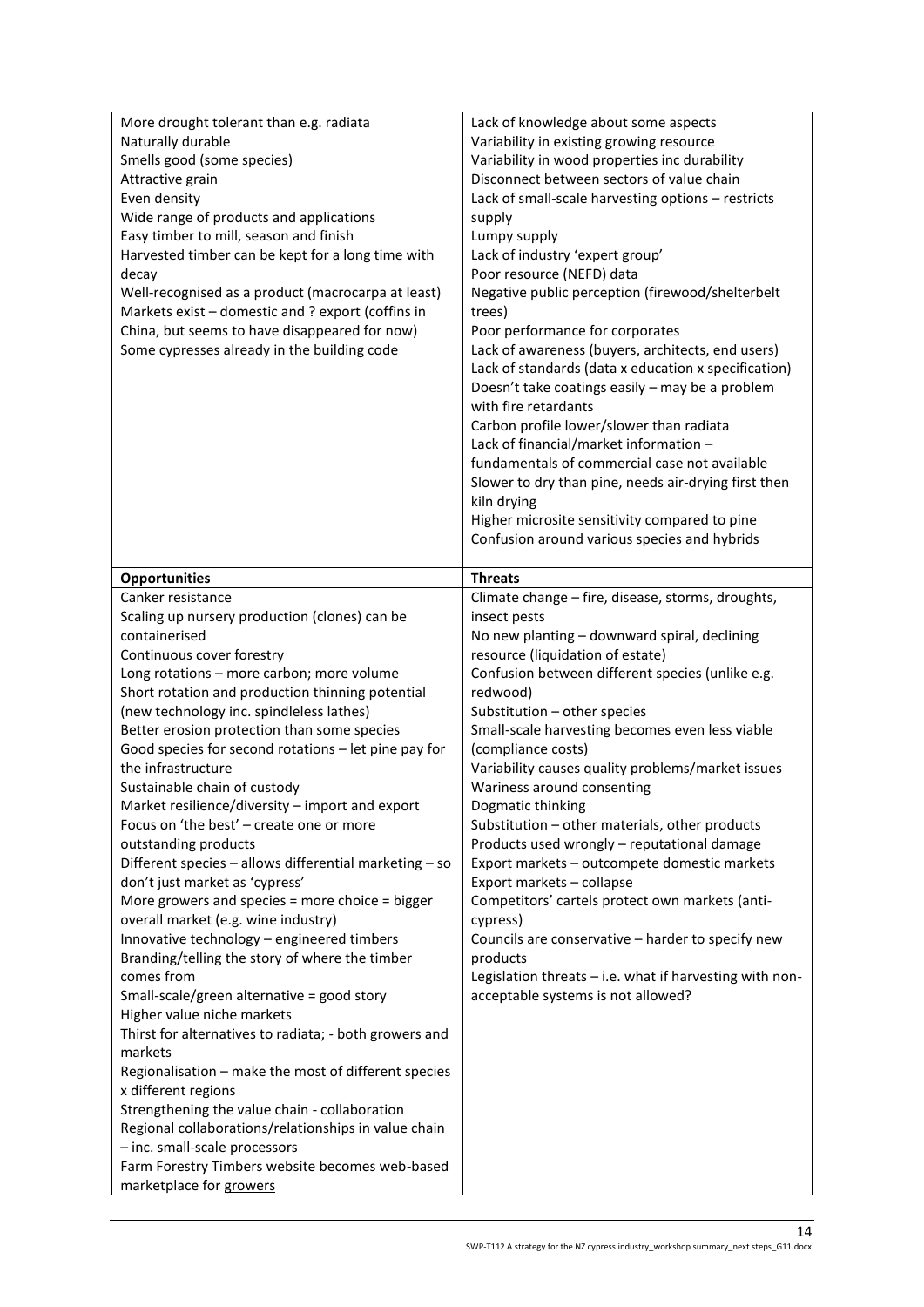| 'Timber -first' policies or construction           |  |
|----------------------------------------------------|--|
| Essential oils/fine chemicals                      |  |
| Business case examples                             |  |
| Lift from a minor species classification to higher |  |
| prominence                                         |  |

#### <span id="page-14-0"></span>**Developing some goals and an action plan**

#### **Genetics and propagation**

#### **OVER-ARCHING GOAL**

That landowners have the information they need to give them confidence to plant the right (canker resistant) species in the right place, and manage it cost-effectively for a regional market they can be confident will exist in future.

That quality, genetically superior planting stock is available when and where needed.

**GOAL:** That canker resistant stock is available to growers when they need it, in whatever region – i.e. grow the right species for the region

We need to 'de-risk' landowners' decisions throughout NZ – which means fine-tuning advice/knowledge on what species/hybrid can be planted with confidence where.

# **GOAL**

Planters have comprehensive, accurate information (including models, financial data etc) to assist with decision making.

This can be linked to future regional processing strategies – so growers are growing for a market they can be confident will exist in future.

# **GOAL**

Collate and update existing information (updated Cypress Growers' Handbook).

#### **Sites and silviculture**

Linked to above; silviculture will be linked to markets/regional supply chains

Big gap – continuous cover forestry – develop regimes/learn from growers already trying it

#### **Harvesting and processing**

GOAL: Suitable (economic and safe) systems for harvesting at al scales and all piece sizes

Needed – technology for small-scale growers – R & D and people with skills/motivation.

Need to overcome compliance issues. Environmental impacts of small-scale harvesting are low.

GOAL: growers can be confident their trees will be processed locally and economically

- ➢ Development of regional/catchment schemes
- $\triangleright$  Small-scale processing systems and economics
- ➢ Collective harvesting across lots of small woodlots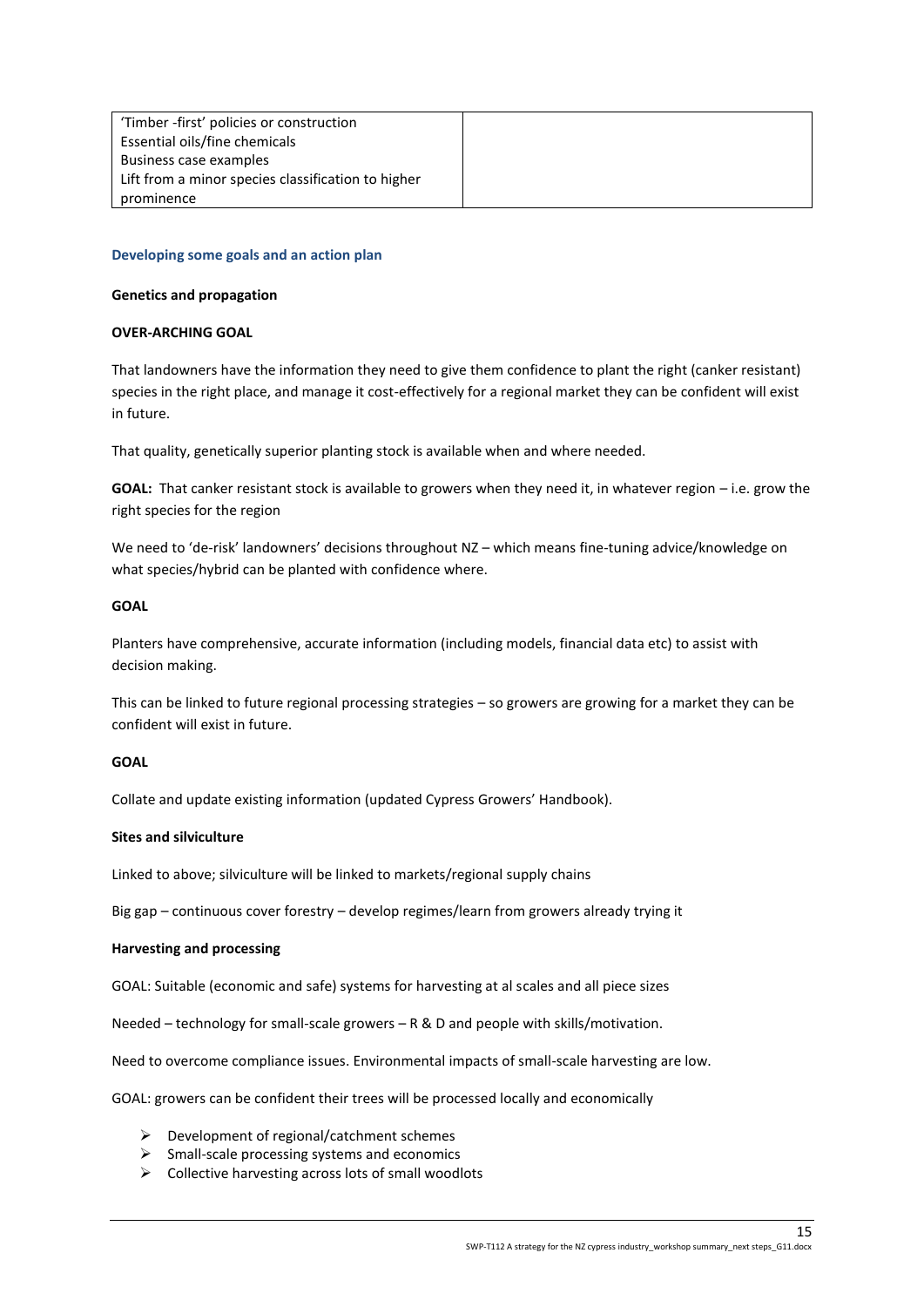$\triangleright$  Mix of products – including some new ones and co-products

# **Markets and marketing**

GOAL: cypress is recognised and highly valued across a range of sectors

- $\triangleright$  Grading standards developed and widely adopted
- ➢ Markets are understood what do builders and architects want?
- $\triangleright$  Market information readily available
- ➢ Products are well-branded
- ➢ Exemplars are promoted throughout the value chain, from the breeders and growers to the end users
- ➢ Marketing campaign perhaps based on new names e.g. 'golden cypress'
- $\triangleright$  Develop a 'buyers club' e.g. use the FFT website
- ➢ Develop a 'NZ Cypress' website

Some elements run across all themes – collaboration/information sharing/extension/decision support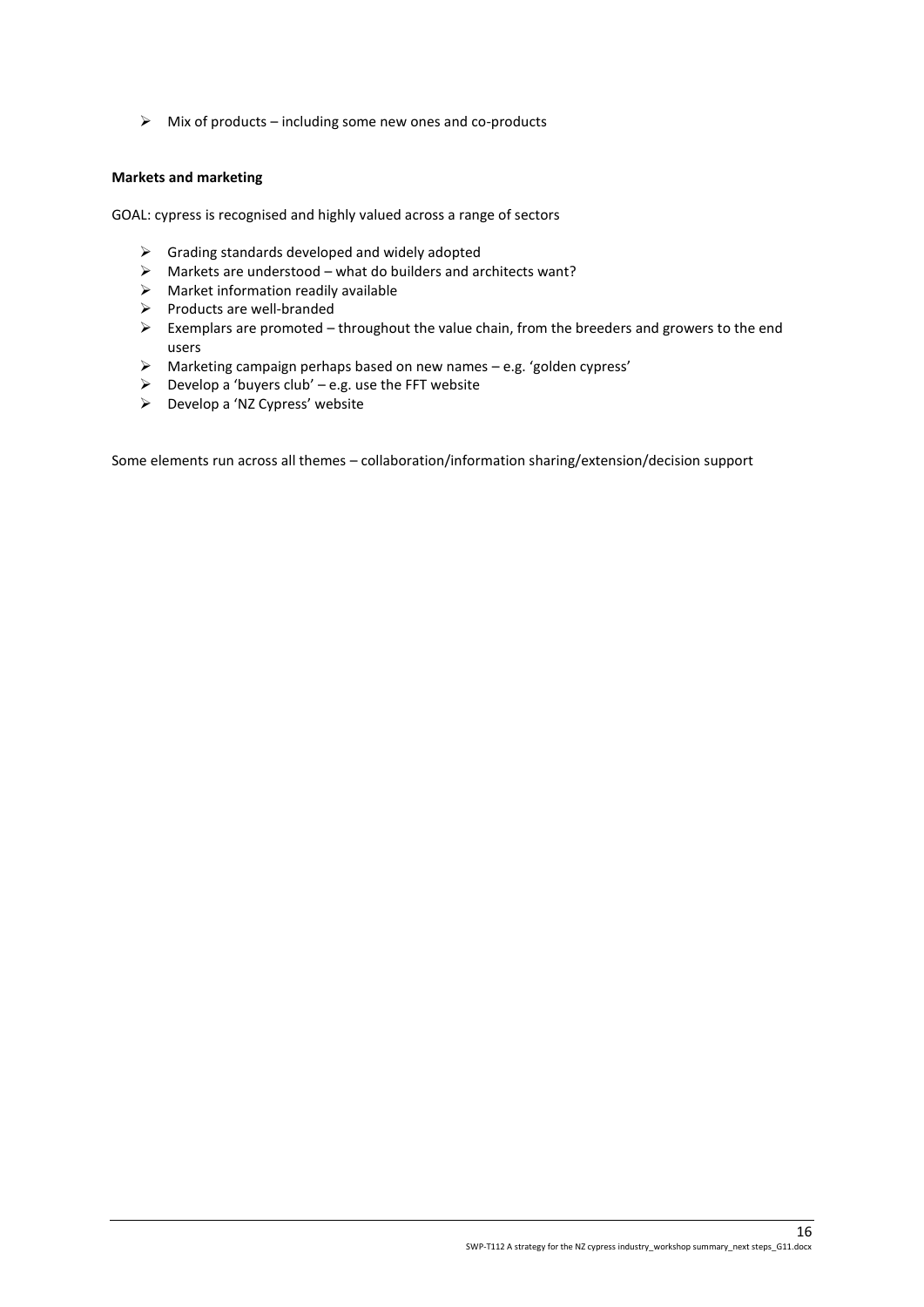# <span id="page-16-0"></span>**Appendix 3: Comments from people unable to attend**

# **John Moore, Timberlands Ltd**

My vision is for an industry producing quality appearance and structural timber for interior and exterior uses. This material would be used in high-end residential and commercial buildings. Volumes are unlikely to be large, but a resource of 10,000-20,000 ha of good quality stands would presumably support a number of smaller-scale processors producing high quality products.

I've been giving this some thought and have discussed aspects of this with Dean and Vaughan. For Timberlands our focus is developing an economically attractive proposition for cypresses. Pruning is unlikely to be an option for us, so we're more focused on an unpruned regime targeting a product with sound knots. The recent sawing study gives us hope that this is a viable option. We have a number of poor-quality cypress stands and I would like to get some better-quality stands in our estate to show what the potential of the species really looks like. For our company to put more effort into cypresses we need to show that there is an acceptable return on investment. An unpruned regime with a 20-year rotation would seem to provide this, so I would like to see this given some real attention. What are the barriers we need to overcome to make this a reality?

----------------------------------------------------------------------------------

# **Allan Laurie, Laurie Forestry**

# **My vision for sawmilling/utilisation sector**

5 – 10 years I believe will be a steady prolife for cypress sector albeit resource becoming more and more constrained. Little room for growth.

10 – 20 years out I see two things – a decline to almost non-existent Macrocarpa resource and a transition to a lower quality Leyland/mixed resource.

The quality will be lower, the timber looks and acts very differently to Macrocarpa but may replace the characteristics found in Lawson. We should be turning our minds to how we build Leyland market acceptance.

# **Strategic policies**

There is only one we really need – fix canker. If we fix that we can promote the species and the rest will take care of itself.

# **Other comments**

The work Vaughan [the NZFFA CDG's trial work] is doing is critical but may not land a solution to canker. Future research work should focus on this. I am far from convinced the solution lies in genetics.

We were told Leylands would be resistant to Canker. I have Fern Down and Leighton Green and they are riddled with it.

Re. short rotation regimes: My wide experience trying to mill young cypress has not been good. Even in older trees the best option is quarter sawing to ensure limited surface cracking. Surface cracking is one of the largest issues with drying to ensure retention of good appearance grade lumber qualities. The recovery of quarter sawn lumber in small logs is almost nil.

----------------------------------------------------------------------------------

# **Peter Oliver, City Forests**

We abandoned our Cypress strategy several years ago after running out of new land sites for them and following our experiences with trying to grow them on cutover sites and harvesting and marketing them. Essentially it came down to the basic economics of the species when deployed at scale in a scaled up working forest environment – the typical corporate situation. We have found that the economic and marketing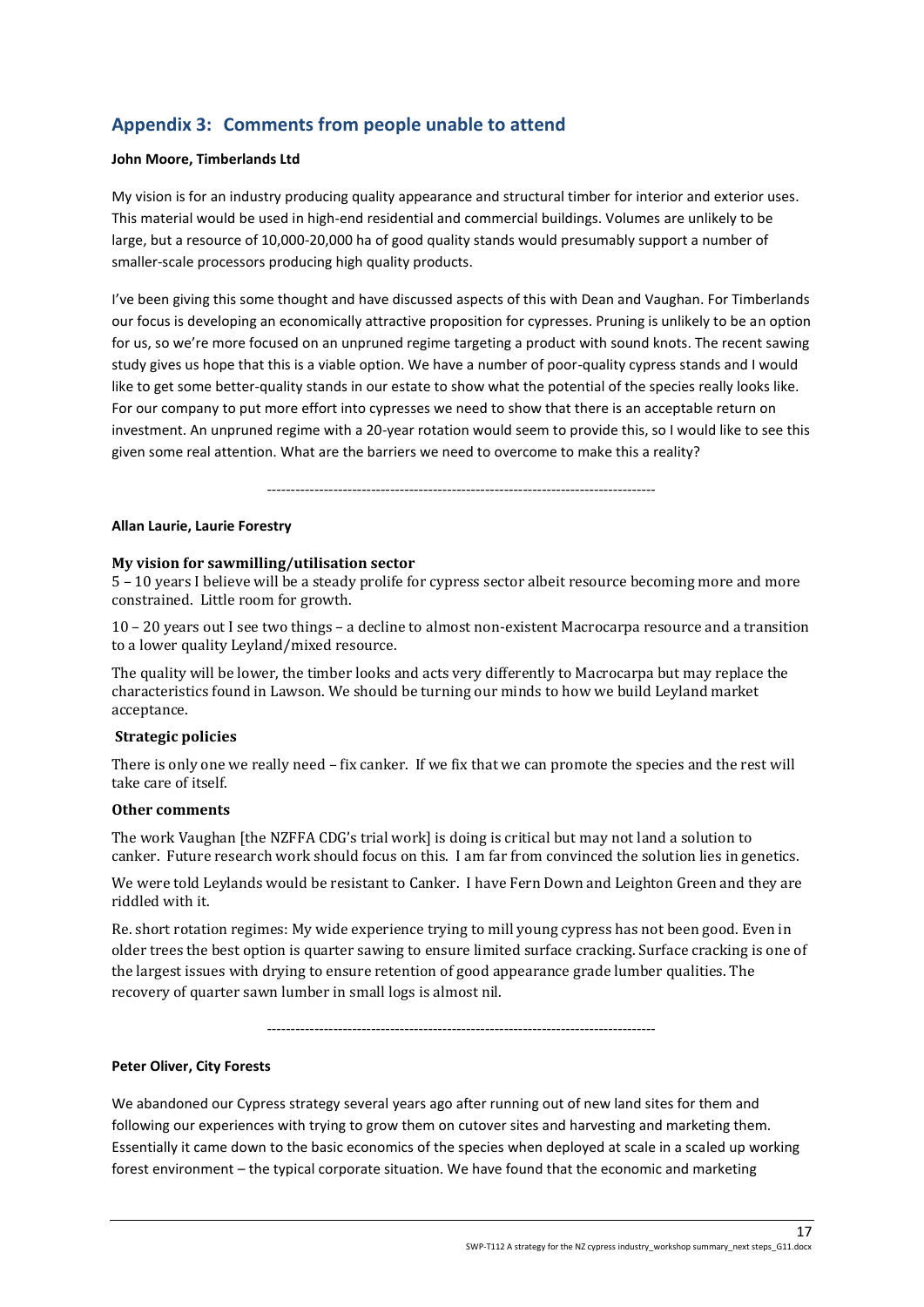differences are not even close to those of our major species - especially radiata on the good sites that cypress species need in order to be successfully grown as a crop. In short, the conclusion I came to after many years of trying with cypresses, were that they are best suited for a woodlot situation where they can supplement other farm income and where they don't have to pay their own way in the same way they do for us. Especially where small parcel harvesting can take advantage of the sometimes stellar prices available the timber rather than quickly flooding what is a small domestic market for them.

Woodlot forestry and plantation forestry are two quite different animals in my view, with plantation forestry essentially being a scale business to which cypresses are not particularly well suited. We have often found that farmers and farm foresters just don't understand the drivers of our large-scale plantation business. I often say to them, think of the difference between a large farm and a lifestyle block, as the comparison is apt.

----------------------------------------------------------------------------------

# **Mark Dean, Ernslaw One**

I firmly believe that in the 5-10 year time horizon there will continue to be a demand for both finishing grades and naturally durable landscape products/outdoor tables etc. However this is largely based on mining an existing resource of older farm plantings and one or two large scale suppliers. Export log sales with very good prices will further reduce supply to the point where substitution is likely. Other species could include durable eucs, Redwood etc - as already seen in Bunnings.

Both canker and lower growth/long rotations are significant hurdles to corporate cypress growers. Scale is another issue. Although there is steady demand from local sawmills, it can be quickly swamped with large volume supply with negative impacts on log price.

If we can solve canker then the reputation of the timber will see the species planted by woodlot owners at least.

For corporate foresters the economics of pruning and challenges of managing weeds on second rotation sites mean we should continue to develop regimes that suit the species and potential markets. For example small piece size at higher stocking and 20-25 year rotations suits cypresses well, and assuming suitable products can be produced may suit corporate investment time frames and encourage planting at scale on some sites.

----------------------------------------------------------------------------------

# **Paul Adams, Rayonier-Matariki**

Whilst species performance (growth rate, disease susceptibility) and financial returns are the main factors that impact on grower's decisions to plant cypress, I believe the case has been made for re-invigorating the cypress industry in NZ.

In my view the key points to address include:

- 1. Level of confidence in the success and availability of canker resistance genotypes
- 2. Desired annual log volume and grades to be available to domestic processors and the place for export volumes
- 3. Estate size necessary to deliver these volumes and grades
- 4. Options for developing plantation nodes in a number of more suitable regions
- 5. Options for designing a strategy supporting small growers (5 15 ha planting projects)

6. Options for a marketing strategy for promoting the benefits of cypress as part of the portfolio of alternative species in NZ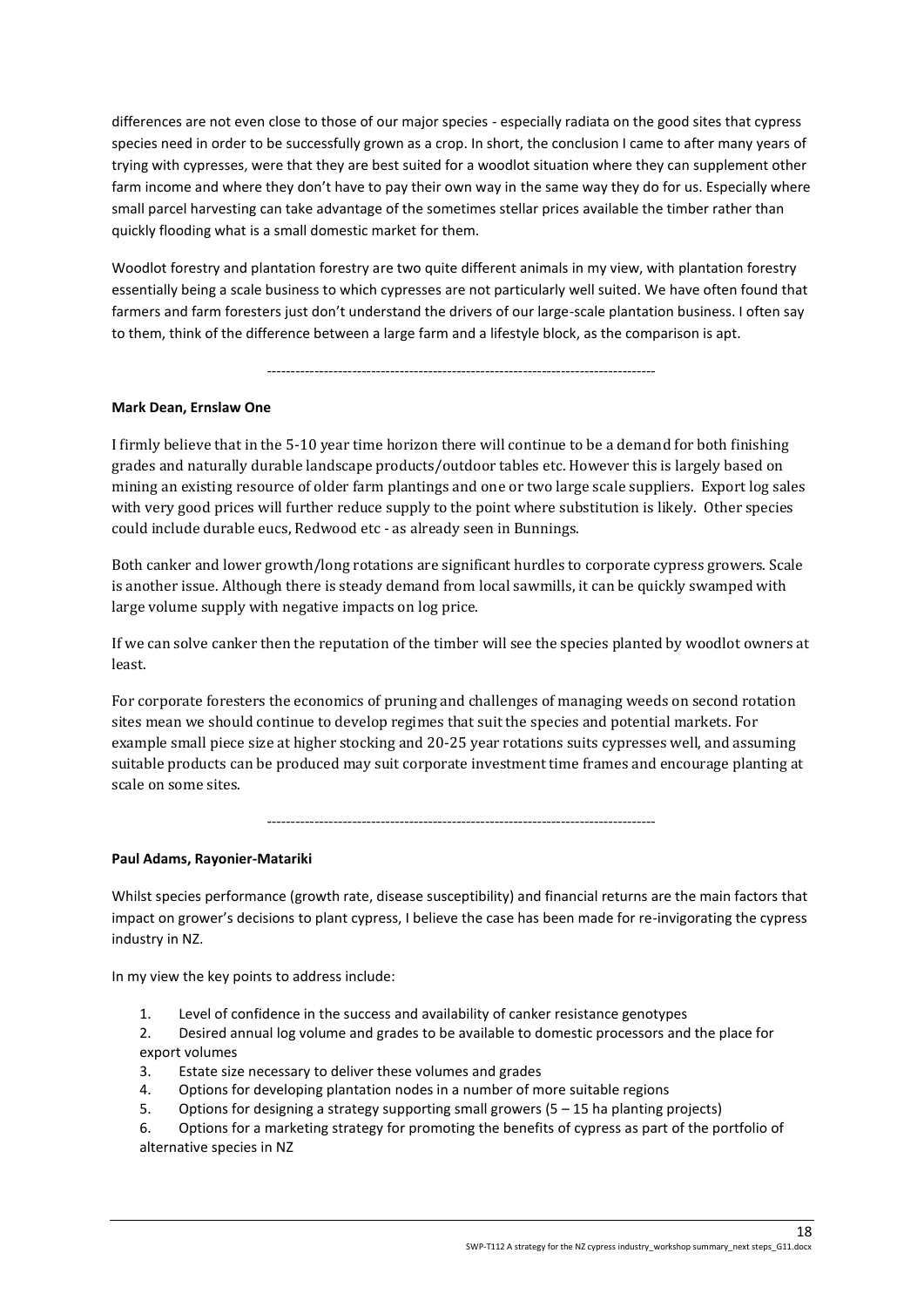7. Working with MPI, Te Uru Rakau to promote these alternative species as part of the continuum of species available for forestry, farm and conservation purposes. This would include highlighting the place for short, medium and long term forestry projects and species. Ties in with point 6 and 7.

Other factors include:

- 1. Development and availability of hybrid cypresses
- 2. Funding mechanisms for continuing research and development in silviculture and processing options
- 3. Understanding the role that cypresses have for resilience to changing climate

----------------------------------------------------------------------------------

# **Mike Baker, Hancock FM NZ**

# **My vision:**

- That the NZ cypress programme has developed genetically improved cypresses, including hybrids, that offer substantial productivity gains (MAI%?), wood quality improvement (measure?) and disease resistance.
- That market opportunities (i.e. in 30-50 years) domestically and internationally are clearly defined.

# **The key priorities:**

1. forestry research plan particularly continued work with genetic improvement/hybrids (to ensure cypresses are still progressing in their improvement, rather than slipping further and further behind radiata (as it improves with clones/genomics etc)

(2,3 and 4 are all interlinked in regards to the value proposition of cypresses)

- 2. identifying markets for cypress timbers of all types
- 3. educating growers on cypress forest management
- 4. modelling forest productivity and economic recovery

(2,3,4 then affect 5)

- 5. work regionally to encourage new forests
- 6. Industry partnerships to build support and capability

The key is having a clear vision and value proposition so that it is clear to investors where the opportunities are with cypresses and the attractiveness to invest (what do they offer as an alternative to or complement radiata).

# **Comment**

A number of years ago, HFM NZ did a review of alternatives to radiata pine and identified cypresses as a potential contingency species in case radiata was to succumb, particularly to a serious biotic disease.

Cypresses still sit in that same category i.e. as a contingency, though not as a true replacement for radiata pine (in regards to similar markets/value chains etc – another Pinus species or Pinus hybrid would likely realistically fit this)

From HFM's perspective (and I would say for NZ industry) it is still important for development work with cypresses to continue as least for risk mitigation, so NZ has options if radiata was to truly succumb.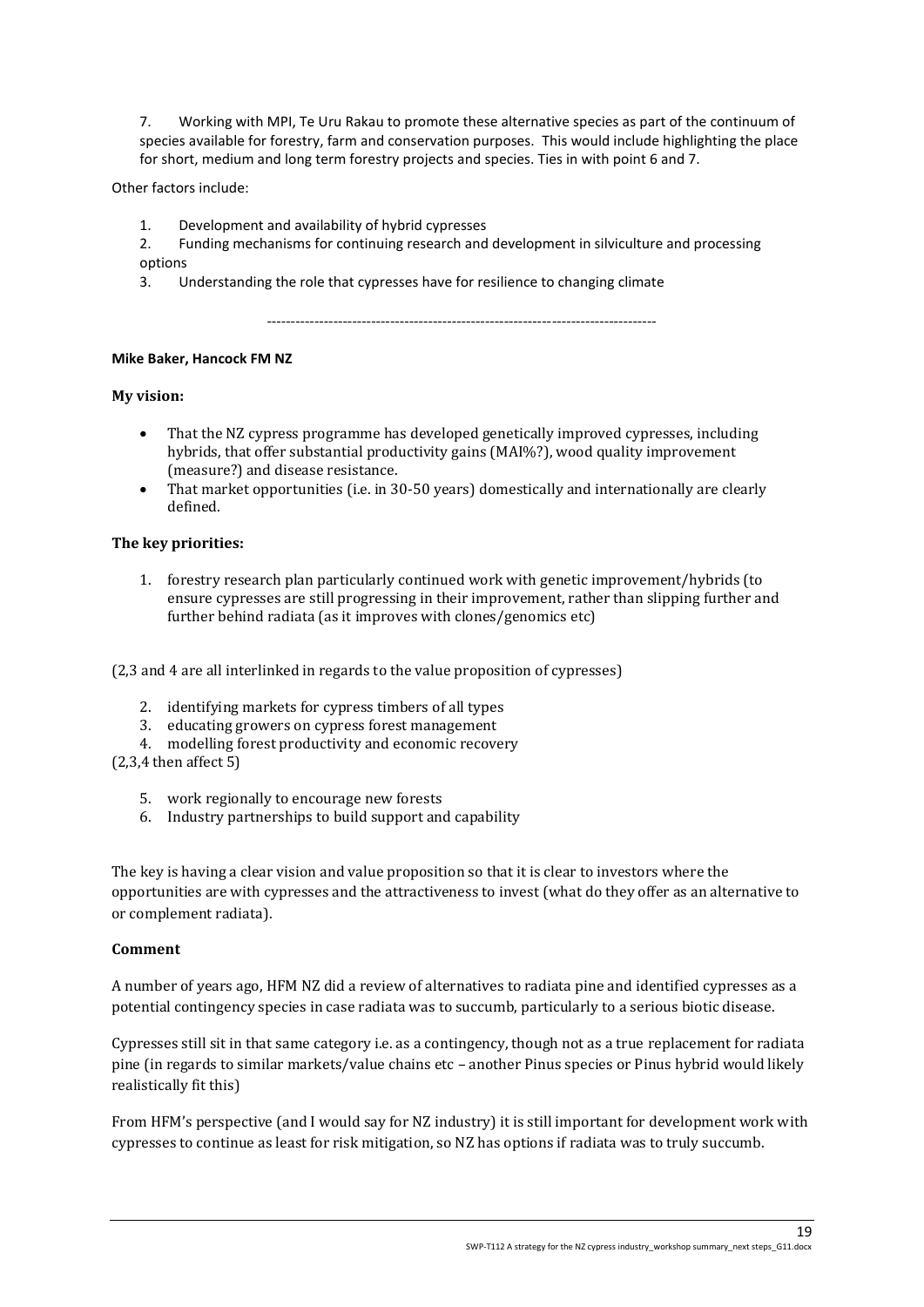It is likely to take the commitment of a new large investor/investors to have it as their strategy and vision to back cypresses to plant at scale. For those currently in the radiata game, it is difficult to justify planting of cypresses at scale at this time.

----------------------------------------------------------------------------------

# **Ben Douglas, Hawke's Bay Regional Council**

To make a replanting decision, we will choose the species that best meets our objective for site. The key considerations for us and probably many other growers are whether it will survive and establish well and whether we will make a decent return in the future or if we risk tying up land for many years for next to no return.

On the former, we are a bit gun-shy particularly with the impact of climate change on the Hawkes Bay environment and consequent die off issues with our admittedly poorly suited to site *Eucalyptus regnans*. We need to be confident species we choose can survive and thrive.

On the latter, we can only base our decision in that regard on available market information. The stronger the data the easier to justify to, in our case Councillors, in others' case shareholders or future generations. I know that's a chicken and egg thing with developing markets but the more access there is to real proven data the easier to make our decision. \$ / tonne for different grades is great, but important to have just a basic break down of \$ / ha return for different regimes – i.e. pruned or not - in layperson's terms.

There is a bit of debate around the merits of pruning or not and from what I understand export prices and the cost of pruning currently make unpruned higher volumes a better option financially, but again easy access to real data would be invaluable. Other priorities we consider in replanting decisions are:

- Aesthetic value
- Ability to graze around the trees and therefore control weeds and fire risk without harm to the trees or stock
- Whether the timber needs treatment and will therefore at some point become a waste liability

I visited a house site with Wilton Hartree, a local portable sawmiller, the other day – his son's house- and all the framing timber except the ceiling and underfloor timber was *C. lusitanica*. It looked great (though will be gibbed over) and the builders thought it was great stuff and preferred it to pine. They weren't having any issues with splitting as is often reported with mac. Promoting projects like that would be a good thing. Also, the tiny home movement would be a good market I would have thought, with the cost of housing only going up and those people being probably more conscious of issues with treated timber.

----------------------------------------------------------------------------------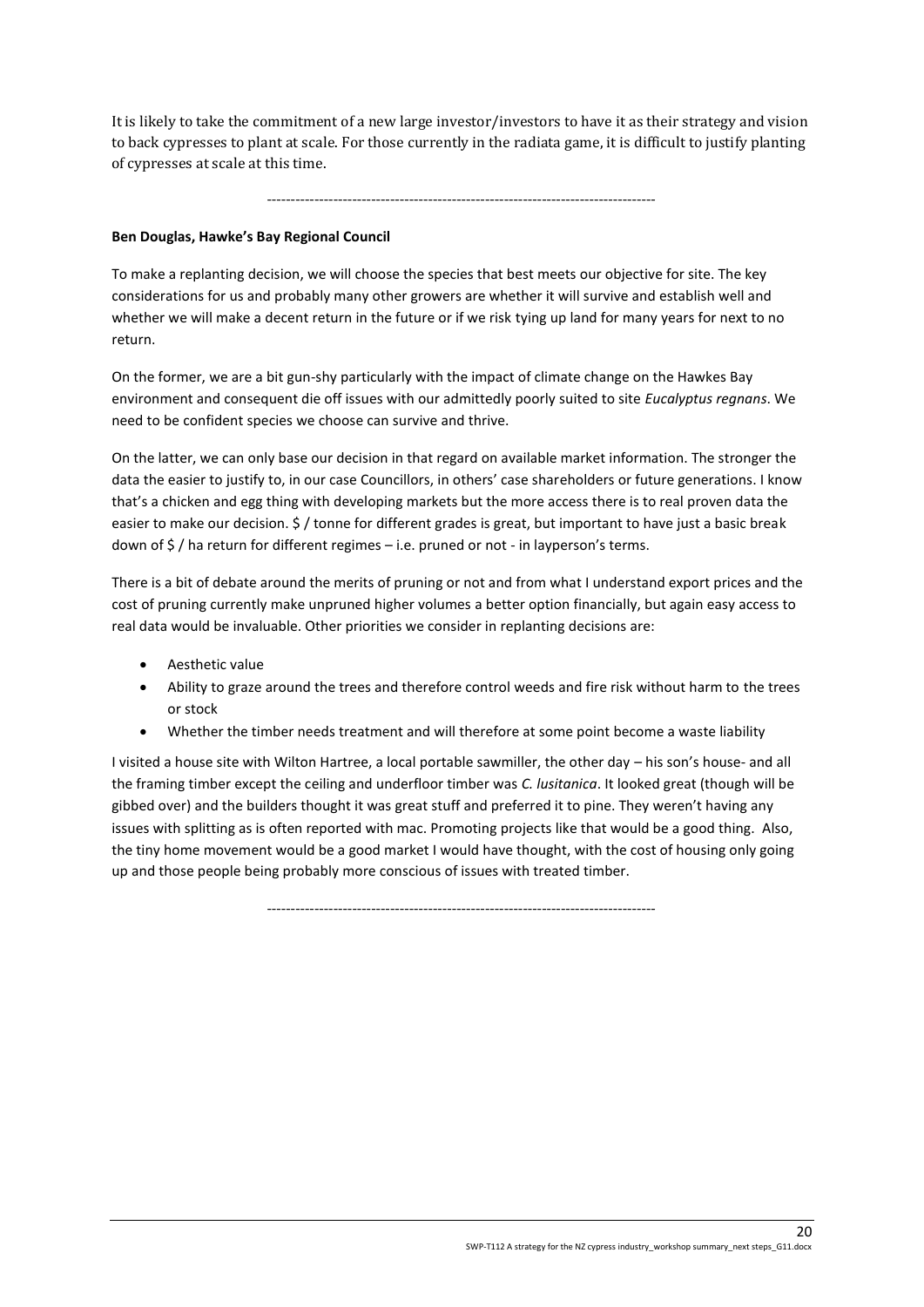# **Appendix 4: Scion's cypress research plan 2020-2030: summary**

The outline research plan below was put together by Scion, and includes input from the NZFFA Cypress Development Group.

The six categories align with the six proposed focus areas of the strategy:

- ➢ Implementing a cypress forestry research plan
- $\triangleright$  Modelling forest productivity and economic feasibility
- ➢ Educating growers on cypress forest management
- $\triangleright$  Identifying markets for cypress timbers of all types
- $\triangleright$  Working regionally to encourage new cypress forests
- $\triangleright$  Building industry partnerships to enhance support and capability

<span id="page-20-0"></span>The framework illustrates progress to date in the focus areas, and includes topics which have not been started but which have been identified as being on the 'wishlist' of those involved in Scion and the Cypress Development Group.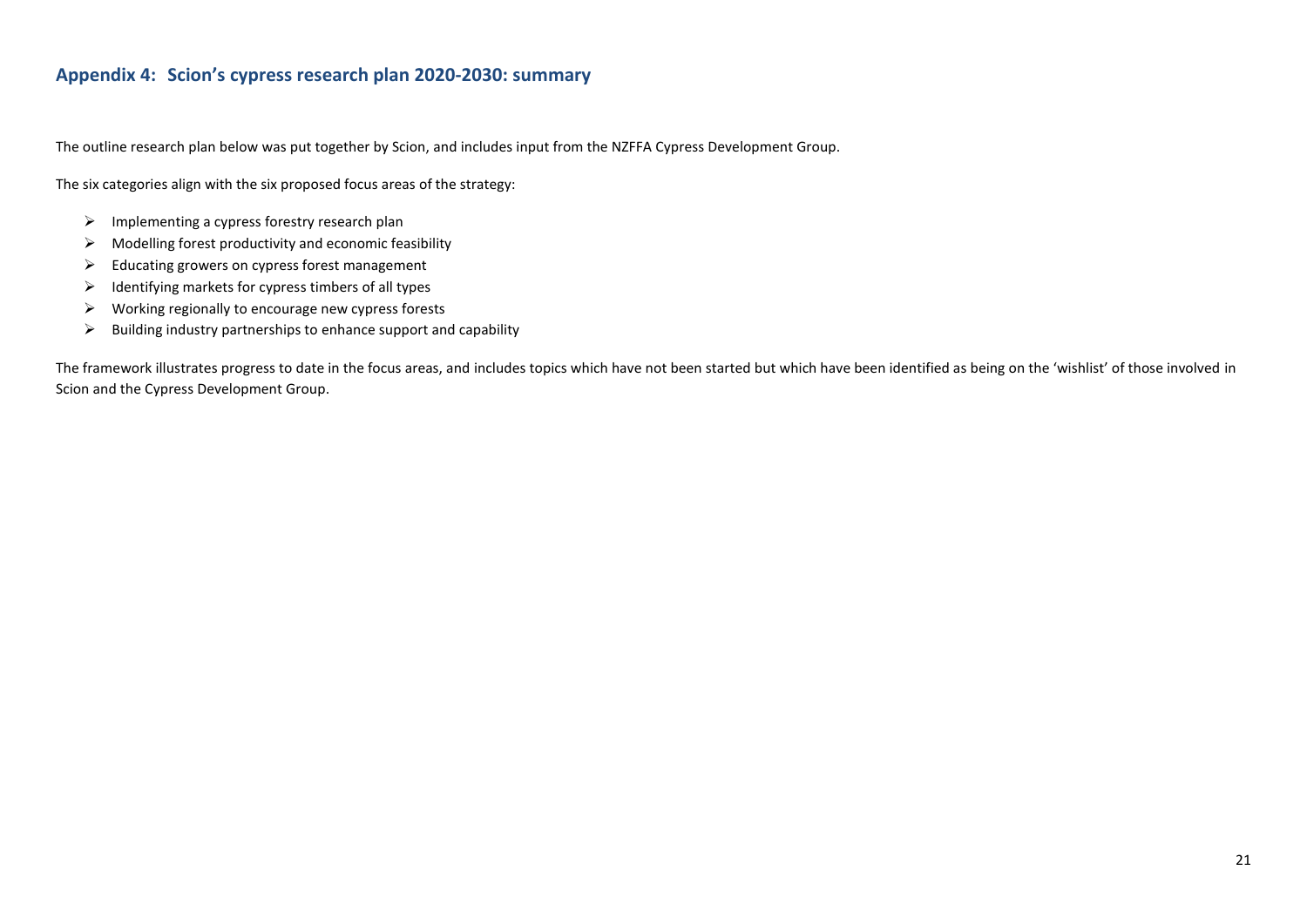| Implementing cypress forestry research plan<br>Cypress breeding, towards establishment of new C. Iusitanica population:<br>2016-17 Breeding/characterisation of hybrids<br>Phenotypic assessment, estimation of breeding values and selection.<br>Maintaining of cypress stool plants and establishment of clonal blocks MS1-<br>2016-17<br>4: Setting of cuttings.<br>Cypress breeding, establishment of new C. Iusitanica population. MS1&2:<br>2016-17<br>Collect cones and extract seed<br>Cypress breeding, establishment of new C. Iusitanica population. MS3&4:<br><b>CDG trials and Scion</b><br>2016-17<br>Sow seed into nursery bed, select and plant trials<br>trials<br>Est new progeny trials - C lusitanica + hybrids<br>2017-18<br>Make latest material available for planting<br>2018-19<br>Cypress breeding - macrocarpa: Maintain plants in nursery<br>2018-19<br>Cypress breeding - lusitanica: Breeding progress analysis and paper<br>Cypress breeding - macrocarpa: Establish C. macrocarpa breeding trials<br>2019-20<br>Progeny test Proseed macrocarpa and lusitanica breeding selection<br>On-going (3/5)<br>Investigate cypress nutrition in relation to cypress health and growth<br>On-going (3/5)<br>Scion multi-species<br>Framing trials - multi species: field trials established<br>trials<br>3rd generation C lusitanica<br><b>Breeding Populations Management</b><br>Macrocarpa canker tolerance/initiate a programme to improve our<br>On-going (Scion trials)<br>3/5<br>2021-22 onwards<br>understanding of cypress canker and its influence on growth<br>PSP installation and monitoring (inc in site/species mapping trials)<br>Long-term performance monitoring (PSPs)<br>2021 onwards<br>Identify good cypress stands; develop a programme and protocols to<br>Done<br>collect growth information; implement<br>Improving rooting percentage of desired clones<br>Nursery research/propagation<br>Attempt to repropagate and rejuvenate the Barr Hybrid clone<br>? Underway 2/5<br>Underway 3/5<br>Programme to evaluate the use of endophytes (trichoderma)<br>Nutrition/siting/management<br>Need to identify key nutrient needs of cypress/ideal fertility range.<br>Interactions between pruning, thinning and canker<br>Assessing the wood properties of 20 year old unpruned cypress - sawing<br>2016-17 Wood properties<br>Nearly complete 4/5<br>study to assess appearance grade recovery<br>Trials linking non-destructive tests to graveyard samples<br>2018-19<br>2019-20<br>Set Up Legacy In-Ground and Above Ground Durability Trials<br>2019-20<br>Annual assessment of all trials<br>2019-20<br>2021-2025 and beyond<br>Hybrids - heartwood and durability testing<br>On-going 3/5<br>Assessing Dimensional Stability: A report with data on the long and short<br>2019-20 Processing<br>term dimensional stability<br>Identifying processing opportunities for key specialty tree species<br>(Woodscape): Technical report with wood supply by regions & species as<br><del>2019-20</del><br>22<br>tables & graphs.<br>SWP-T112 A strategy for the NZ cypress industry workshop summary next steps G11.docx | Year | <b>Details</b> | <b>Completed since 2015</b><br>by SWP/Scion and/or<br><b>CDG</b> | In progress (0/5 - not<br>started, 5/5 complete) | Yet to be contracted<br>workplans | Longer-term wishlist |
|------------------------------------------------------------------------------------------------------------------------------------------------------------------------------------------------------------------------------------------------------------------------------------------------------------------------------------------------------------------------------------------------------------------------------------------------------------------------------------------------------------------------------------------------------------------------------------------------------------------------------------------------------------------------------------------------------------------------------------------------------------------------------------------------------------------------------------------------------------------------------------------------------------------------------------------------------------------------------------------------------------------------------------------------------------------------------------------------------------------------------------------------------------------------------------------------------------------------------------------------------------------------------------------------------------------------------------------------------------------------------------------------------------------------------------------------------------------------------------------------------------------------------------------------------------------------------------------------------------------------------------------------------------------------------------------------------------------------------------------------------------------------------------------------------------------------------------------------------------------------------------------------------------------------------------------------------------------------------------------------------------------------------------------------------------------------------------------------------------------------------------------------------------------------------------------------------------------------------------------------------------------------------------------------------------------------------------------------------------------------------------------------------------------------------------------------------------------------------------------------------------------------------------------------------------------------------------------------------------------------------------------------------------------------------------------------------------------------------------------------------------------------------------------------------------------------------------------------------------------------------------------------------------------------------------------------------------------------------------------------------------------------------------------------------------------------------------------------------------------------------------------------------------------------|------|----------------|------------------------------------------------------------------|--------------------------------------------------|-----------------------------------|----------------------|
|                                                                                                                                                                                                                                                                                                                                                                                                                                                                                                                                                                                                                                                                                                                                                                                                                                                                                                                                                                                                                                                                                                                                                                                                                                                                                                                                                                                                                                                                                                                                                                                                                                                                                                                                                                                                                                                                                                                                                                                                                                                                                                                                                                                                                                                                                                                                                                                                                                                                                                                                                                                                                                                                                                                                                                                                                                                                                                                                                                                                                                                                                                                                                                        |      |                |                                                                  |                                                  |                                   |                      |
|                                                                                                                                                                                                                                                                                                                                                                                                                                                                                                                                                                                                                                                                                                                                                                                                                                                                                                                                                                                                                                                                                                                                                                                                                                                                                                                                                                                                                                                                                                                                                                                                                                                                                                                                                                                                                                                                                                                                                                                                                                                                                                                                                                                                                                                                                                                                                                                                                                                                                                                                                                                                                                                                                                                                                                                                                                                                                                                                                                                                                                                                                                                                                                        |      |                |                                                                  |                                                  |                                   |                      |
|                                                                                                                                                                                                                                                                                                                                                                                                                                                                                                                                                                                                                                                                                                                                                                                                                                                                                                                                                                                                                                                                                                                                                                                                                                                                                                                                                                                                                                                                                                                                                                                                                                                                                                                                                                                                                                                                                                                                                                                                                                                                                                                                                                                                                                                                                                                                                                                                                                                                                                                                                                                                                                                                                                                                                                                                                                                                                                                                                                                                                                                                                                                                                                        |      |                |                                                                  |                                                  |                                   |                      |
|                                                                                                                                                                                                                                                                                                                                                                                                                                                                                                                                                                                                                                                                                                                                                                                                                                                                                                                                                                                                                                                                                                                                                                                                                                                                                                                                                                                                                                                                                                                                                                                                                                                                                                                                                                                                                                                                                                                                                                                                                                                                                                                                                                                                                                                                                                                                                                                                                                                                                                                                                                                                                                                                                                                                                                                                                                                                                                                                                                                                                                                                                                                                                                        |      |                |                                                                  |                                                  |                                   |                      |
|                                                                                                                                                                                                                                                                                                                                                                                                                                                                                                                                                                                                                                                                                                                                                                                                                                                                                                                                                                                                                                                                                                                                                                                                                                                                                                                                                                                                                                                                                                                                                                                                                                                                                                                                                                                                                                                                                                                                                                                                                                                                                                                                                                                                                                                                                                                                                                                                                                                                                                                                                                                                                                                                                                                                                                                                                                                                                                                                                                                                                                                                                                                                                                        |      |                |                                                                  |                                                  |                                   |                      |
|                                                                                                                                                                                                                                                                                                                                                                                                                                                                                                                                                                                                                                                                                                                                                                                                                                                                                                                                                                                                                                                                                                                                                                                                                                                                                                                                                                                                                                                                                                                                                                                                                                                                                                                                                                                                                                                                                                                                                                                                                                                                                                                                                                                                                                                                                                                                                                                                                                                                                                                                                                                                                                                                                                                                                                                                                                                                                                                                                                                                                                                                                                                                                                        |      |                |                                                                  |                                                  |                                   |                      |
|                                                                                                                                                                                                                                                                                                                                                                                                                                                                                                                                                                                                                                                                                                                                                                                                                                                                                                                                                                                                                                                                                                                                                                                                                                                                                                                                                                                                                                                                                                                                                                                                                                                                                                                                                                                                                                                                                                                                                                                                                                                                                                                                                                                                                                                                                                                                                                                                                                                                                                                                                                                                                                                                                                                                                                                                                                                                                                                                                                                                                                                                                                                                                                        |      |                |                                                                  |                                                  |                                   |                      |
|                                                                                                                                                                                                                                                                                                                                                                                                                                                                                                                                                                                                                                                                                                                                                                                                                                                                                                                                                                                                                                                                                                                                                                                                                                                                                                                                                                                                                                                                                                                                                                                                                                                                                                                                                                                                                                                                                                                                                                                                                                                                                                                                                                                                                                                                                                                                                                                                                                                                                                                                                                                                                                                                                                                                                                                                                                                                                                                                                                                                                                                                                                                                                                        |      |                |                                                                  |                                                  |                                   |                      |
|                                                                                                                                                                                                                                                                                                                                                                                                                                                                                                                                                                                                                                                                                                                                                                                                                                                                                                                                                                                                                                                                                                                                                                                                                                                                                                                                                                                                                                                                                                                                                                                                                                                                                                                                                                                                                                                                                                                                                                                                                                                                                                                                                                                                                                                                                                                                                                                                                                                                                                                                                                                                                                                                                                                                                                                                                                                                                                                                                                                                                                                                                                                                                                        |      |                |                                                                  |                                                  |                                   |                      |
|                                                                                                                                                                                                                                                                                                                                                                                                                                                                                                                                                                                                                                                                                                                                                                                                                                                                                                                                                                                                                                                                                                                                                                                                                                                                                                                                                                                                                                                                                                                                                                                                                                                                                                                                                                                                                                                                                                                                                                                                                                                                                                                                                                                                                                                                                                                                                                                                                                                                                                                                                                                                                                                                                                                                                                                                                                                                                                                                                                                                                                                                                                                                                                        |      |                |                                                                  |                                                  |                                   |                      |
|                                                                                                                                                                                                                                                                                                                                                                                                                                                                                                                                                                                                                                                                                                                                                                                                                                                                                                                                                                                                                                                                                                                                                                                                                                                                                                                                                                                                                                                                                                                                                                                                                                                                                                                                                                                                                                                                                                                                                                                                                                                                                                                                                                                                                                                                                                                                                                                                                                                                                                                                                                                                                                                                                                                                                                                                                                                                                                                                                                                                                                                                                                                                                                        |      |                |                                                                  |                                                  |                                   |                      |
|                                                                                                                                                                                                                                                                                                                                                                                                                                                                                                                                                                                                                                                                                                                                                                                                                                                                                                                                                                                                                                                                                                                                                                                                                                                                                                                                                                                                                                                                                                                                                                                                                                                                                                                                                                                                                                                                                                                                                                                                                                                                                                                                                                                                                                                                                                                                                                                                                                                                                                                                                                                                                                                                                                                                                                                                                                                                                                                                                                                                                                                                                                                                                                        |      |                |                                                                  |                                                  |                                   |                      |
|                                                                                                                                                                                                                                                                                                                                                                                                                                                                                                                                                                                                                                                                                                                                                                                                                                                                                                                                                                                                                                                                                                                                                                                                                                                                                                                                                                                                                                                                                                                                                                                                                                                                                                                                                                                                                                                                                                                                                                                                                                                                                                                                                                                                                                                                                                                                                                                                                                                                                                                                                                                                                                                                                                                                                                                                                                                                                                                                                                                                                                                                                                                                                                        |      |                |                                                                  |                                                  |                                   |                      |
|                                                                                                                                                                                                                                                                                                                                                                                                                                                                                                                                                                                                                                                                                                                                                                                                                                                                                                                                                                                                                                                                                                                                                                                                                                                                                                                                                                                                                                                                                                                                                                                                                                                                                                                                                                                                                                                                                                                                                                                                                                                                                                                                                                                                                                                                                                                                                                                                                                                                                                                                                                                                                                                                                                                                                                                                                                                                                                                                                                                                                                                                                                                                                                        |      |                |                                                                  |                                                  |                                   |                      |
|                                                                                                                                                                                                                                                                                                                                                                                                                                                                                                                                                                                                                                                                                                                                                                                                                                                                                                                                                                                                                                                                                                                                                                                                                                                                                                                                                                                                                                                                                                                                                                                                                                                                                                                                                                                                                                                                                                                                                                                                                                                                                                                                                                                                                                                                                                                                                                                                                                                                                                                                                                                                                                                                                                                                                                                                                                                                                                                                                                                                                                                                                                                                                                        |      |                |                                                                  |                                                  |                                   |                      |
|                                                                                                                                                                                                                                                                                                                                                                                                                                                                                                                                                                                                                                                                                                                                                                                                                                                                                                                                                                                                                                                                                                                                                                                                                                                                                                                                                                                                                                                                                                                                                                                                                                                                                                                                                                                                                                                                                                                                                                                                                                                                                                                                                                                                                                                                                                                                                                                                                                                                                                                                                                                                                                                                                                                                                                                                                                                                                                                                                                                                                                                                                                                                                                        |      |                |                                                                  |                                                  |                                   |                      |
|                                                                                                                                                                                                                                                                                                                                                                                                                                                                                                                                                                                                                                                                                                                                                                                                                                                                                                                                                                                                                                                                                                                                                                                                                                                                                                                                                                                                                                                                                                                                                                                                                                                                                                                                                                                                                                                                                                                                                                                                                                                                                                                                                                                                                                                                                                                                                                                                                                                                                                                                                                                                                                                                                                                                                                                                                                                                                                                                                                                                                                                                                                                                                                        |      |                |                                                                  |                                                  |                                   |                      |
|                                                                                                                                                                                                                                                                                                                                                                                                                                                                                                                                                                                                                                                                                                                                                                                                                                                                                                                                                                                                                                                                                                                                                                                                                                                                                                                                                                                                                                                                                                                                                                                                                                                                                                                                                                                                                                                                                                                                                                                                                                                                                                                                                                                                                                                                                                                                                                                                                                                                                                                                                                                                                                                                                                                                                                                                                                                                                                                                                                                                                                                                                                                                                                        |      |                |                                                                  |                                                  |                                   |                      |
|                                                                                                                                                                                                                                                                                                                                                                                                                                                                                                                                                                                                                                                                                                                                                                                                                                                                                                                                                                                                                                                                                                                                                                                                                                                                                                                                                                                                                                                                                                                                                                                                                                                                                                                                                                                                                                                                                                                                                                                                                                                                                                                                                                                                                                                                                                                                                                                                                                                                                                                                                                                                                                                                                                                                                                                                                                                                                                                                                                                                                                                                                                                                                                        |      |                |                                                                  |                                                  |                                   |                      |
|                                                                                                                                                                                                                                                                                                                                                                                                                                                                                                                                                                                                                                                                                                                                                                                                                                                                                                                                                                                                                                                                                                                                                                                                                                                                                                                                                                                                                                                                                                                                                                                                                                                                                                                                                                                                                                                                                                                                                                                                                                                                                                                                                                                                                                                                                                                                                                                                                                                                                                                                                                                                                                                                                                                                                                                                                                                                                                                                                                                                                                                                                                                                                                        |      |                |                                                                  |                                                  |                                   |                      |
|                                                                                                                                                                                                                                                                                                                                                                                                                                                                                                                                                                                                                                                                                                                                                                                                                                                                                                                                                                                                                                                                                                                                                                                                                                                                                                                                                                                                                                                                                                                                                                                                                                                                                                                                                                                                                                                                                                                                                                                                                                                                                                                                                                                                                                                                                                                                                                                                                                                                                                                                                                                                                                                                                                                                                                                                                                                                                                                                                                                                                                                                                                                                                                        |      |                |                                                                  |                                                  |                                   |                      |
|                                                                                                                                                                                                                                                                                                                                                                                                                                                                                                                                                                                                                                                                                                                                                                                                                                                                                                                                                                                                                                                                                                                                                                                                                                                                                                                                                                                                                                                                                                                                                                                                                                                                                                                                                                                                                                                                                                                                                                                                                                                                                                                                                                                                                                                                                                                                                                                                                                                                                                                                                                                                                                                                                                                                                                                                                                                                                                                                                                                                                                                                                                                                                                        |      |                |                                                                  |                                                  |                                   |                      |
|                                                                                                                                                                                                                                                                                                                                                                                                                                                                                                                                                                                                                                                                                                                                                                                                                                                                                                                                                                                                                                                                                                                                                                                                                                                                                                                                                                                                                                                                                                                                                                                                                                                                                                                                                                                                                                                                                                                                                                                                                                                                                                                                                                                                                                                                                                                                                                                                                                                                                                                                                                                                                                                                                                                                                                                                                                                                                                                                                                                                                                                                                                                                                                        |      |                |                                                                  |                                                  |                                   |                      |
|                                                                                                                                                                                                                                                                                                                                                                                                                                                                                                                                                                                                                                                                                                                                                                                                                                                                                                                                                                                                                                                                                                                                                                                                                                                                                                                                                                                                                                                                                                                                                                                                                                                                                                                                                                                                                                                                                                                                                                                                                                                                                                                                                                                                                                                                                                                                                                                                                                                                                                                                                                                                                                                                                                                                                                                                                                                                                                                                                                                                                                                                                                                                                                        |      |                |                                                                  |                                                  |                                   |                      |
|                                                                                                                                                                                                                                                                                                                                                                                                                                                                                                                                                                                                                                                                                                                                                                                                                                                                                                                                                                                                                                                                                                                                                                                                                                                                                                                                                                                                                                                                                                                                                                                                                                                                                                                                                                                                                                                                                                                                                                                                                                                                                                                                                                                                                                                                                                                                                                                                                                                                                                                                                                                                                                                                                                                                                                                                                                                                                                                                                                                                                                                                                                                                                                        |      |                |                                                                  |                                                  |                                   |                      |
|                                                                                                                                                                                                                                                                                                                                                                                                                                                                                                                                                                                                                                                                                                                                                                                                                                                                                                                                                                                                                                                                                                                                                                                                                                                                                                                                                                                                                                                                                                                                                                                                                                                                                                                                                                                                                                                                                                                                                                                                                                                                                                                                                                                                                                                                                                                                                                                                                                                                                                                                                                                                                                                                                                                                                                                                                                                                                                                                                                                                                                                                                                                                                                        |      |                |                                                                  |                                                  |                                   |                      |
|                                                                                                                                                                                                                                                                                                                                                                                                                                                                                                                                                                                                                                                                                                                                                                                                                                                                                                                                                                                                                                                                                                                                                                                                                                                                                                                                                                                                                                                                                                                                                                                                                                                                                                                                                                                                                                                                                                                                                                                                                                                                                                                                                                                                                                                                                                                                                                                                                                                                                                                                                                                                                                                                                                                                                                                                                                                                                                                                                                                                                                                                                                                                                                        |      |                |                                                                  |                                                  |                                   |                      |
|                                                                                                                                                                                                                                                                                                                                                                                                                                                                                                                                                                                                                                                                                                                                                                                                                                                                                                                                                                                                                                                                                                                                                                                                                                                                                                                                                                                                                                                                                                                                                                                                                                                                                                                                                                                                                                                                                                                                                                                                                                                                                                                                                                                                                                                                                                                                                                                                                                                                                                                                                                                                                                                                                                                                                                                                                                                                                                                                                                                                                                                                                                                                                                        |      |                |                                                                  |                                                  |                                   |                      |
|                                                                                                                                                                                                                                                                                                                                                                                                                                                                                                                                                                                                                                                                                                                                                                                                                                                                                                                                                                                                                                                                                                                                                                                                                                                                                                                                                                                                                                                                                                                                                                                                                                                                                                                                                                                                                                                                                                                                                                                                                                                                                                                                                                                                                                                                                                                                                                                                                                                                                                                                                                                                                                                                                                                                                                                                                                                                                                                                                                                                                                                                                                                                                                        |      |                |                                                                  |                                                  |                                   |                      |
|                                                                                                                                                                                                                                                                                                                                                                                                                                                                                                                                                                                                                                                                                                                                                                                                                                                                                                                                                                                                                                                                                                                                                                                                                                                                                                                                                                                                                                                                                                                                                                                                                                                                                                                                                                                                                                                                                                                                                                                                                                                                                                                                                                                                                                                                                                                                                                                                                                                                                                                                                                                                                                                                                                                                                                                                                                                                                                                                                                                                                                                                                                                                                                        |      |                |                                                                  |                                                  |                                   |                      |
|                                                                                                                                                                                                                                                                                                                                                                                                                                                                                                                                                                                                                                                                                                                                                                                                                                                                                                                                                                                                                                                                                                                                                                                                                                                                                                                                                                                                                                                                                                                                                                                                                                                                                                                                                                                                                                                                                                                                                                                                                                                                                                                                                                                                                                                                                                                                                                                                                                                                                                                                                                                                                                                                                                                                                                                                                                                                                                                                                                                                                                                                                                                                                                        |      |                |                                                                  |                                                  |                                   |                      |
|                                                                                                                                                                                                                                                                                                                                                                                                                                                                                                                                                                                                                                                                                                                                                                                                                                                                                                                                                                                                                                                                                                                                                                                                                                                                                                                                                                                                                                                                                                                                                                                                                                                                                                                                                                                                                                                                                                                                                                                                                                                                                                                                                                                                                                                                                                                                                                                                                                                                                                                                                                                                                                                                                                                                                                                                                                                                                                                                                                                                                                                                                                                                                                        |      |                |                                                                  |                                                  |                                   |                      |
|                                                                                                                                                                                                                                                                                                                                                                                                                                                                                                                                                                                                                                                                                                                                                                                                                                                                                                                                                                                                                                                                                                                                                                                                                                                                                                                                                                                                                                                                                                                                                                                                                                                                                                                                                                                                                                                                                                                                                                                                                                                                                                                                                                                                                                                                                                                                                                                                                                                                                                                                                                                                                                                                                                                                                                                                                                                                                                                                                                                                                                                                                                                                                                        |      |                |                                                                  |                                                  |                                   |                      |
|                                                                                                                                                                                                                                                                                                                                                                                                                                                                                                                                                                                                                                                                                                                                                                                                                                                                                                                                                                                                                                                                                                                                                                                                                                                                                                                                                                                                                                                                                                                                                                                                                                                                                                                                                                                                                                                                                                                                                                                                                                                                                                                                                                                                                                                                                                                                                                                                                                                                                                                                                                                                                                                                                                                                                                                                                                                                                                                                                                                                                                                                                                                                                                        |      |                |                                                                  |                                                  |                                   |                      |
|                                                                                                                                                                                                                                                                                                                                                                                                                                                                                                                                                                                                                                                                                                                                                                                                                                                                                                                                                                                                                                                                                                                                                                                                                                                                                                                                                                                                                                                                                                                                                                                                                                                                                                                                                                                                                                                                                                                                                                                                                                                                                                                                                                                                                                                                                                                                                                                                                                                                                                                                                                                                                                                                                                                                                                                                                                                                                                                                                                                                                                                                                                                                                                        |      |                |                                                                  |                                                  |                                   |                      |
|                                                                                                                                                                                                                                                                                                                                                                                                                                                                                                                                                                                                                                                                                                                                                                                                                                                                                                                                                                                                                                                                                                                                                                                                                                                                                                                                                                                                                                                                                                                                                                                                                                                                                                                                                                                                                                                                                                                                                                                                                                                                                                                                                                                                                                                                                                                                                                                                                                                                                                                                                                                                                                                                                                                                                                                                                                                                                                                                                                                                                                                                                                                                                                        |      |                |                                                                  |                                                  |                                   |                      |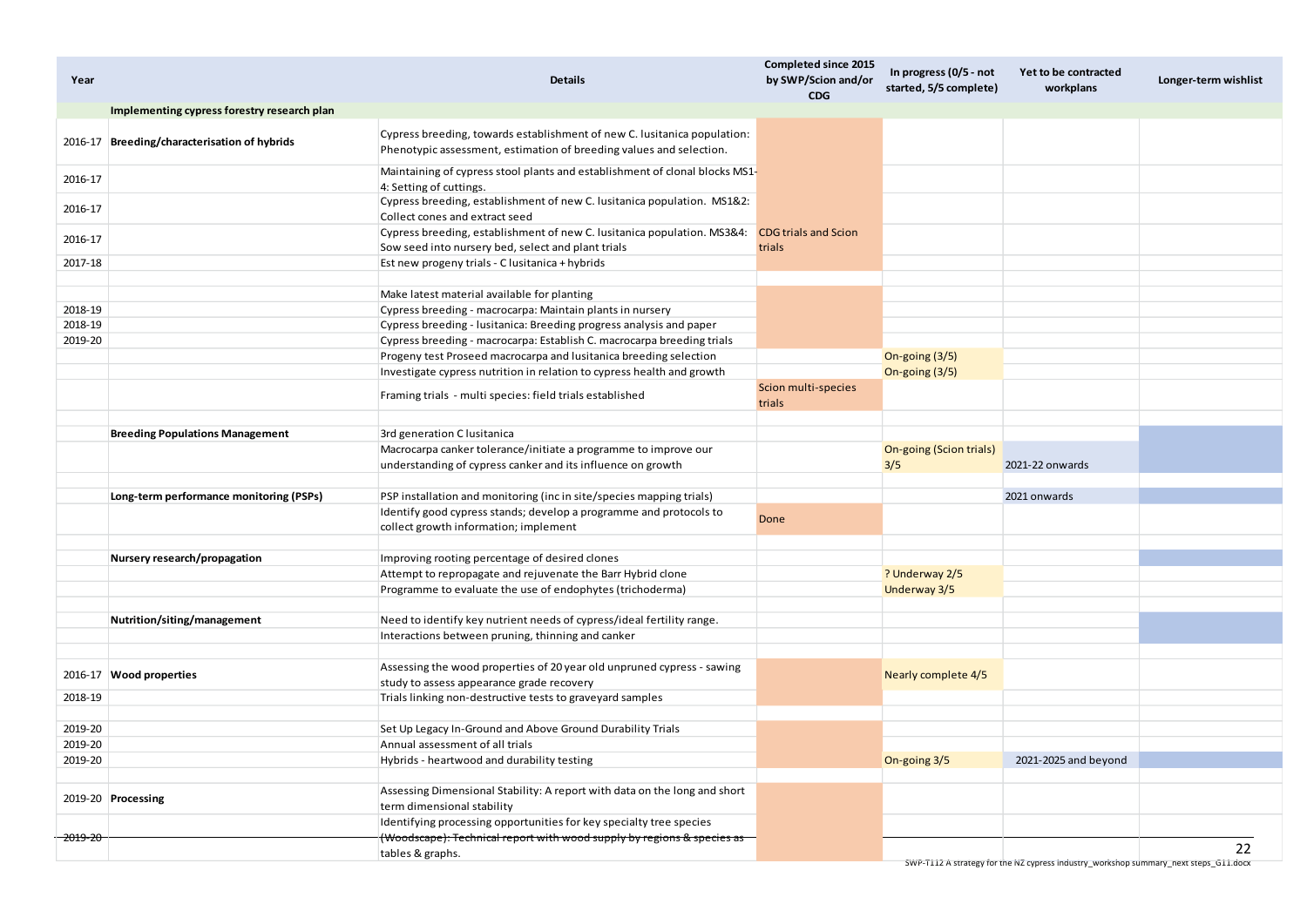|         | Heat treatment/novel products                         | Thermal modification for durability - C. lusitanca, C.ovensii                |             |  |
|---------|-------------------------------------------------------|------------------------------------------------------------------------------|-------------|--|
|         |                                                       | Outdoor durability of C. ovensii                                             |             |  |
|         |                                                       | Framing durability 1 species/clone                                           |             |  |
|         |                                                       | Characteristic stiffness of C. Iusitanica                                    |             |  |
|         | <b>Utilisation</b>                                    | Improved grading system for cypress                                          |             |  |
|         |                                                       | Improved interpretation of building regulations as they apply to cypress     |             |  |
|         |                                                       |                                                                              |             |  |
|         | Modelling forest productivity and economic            |                                                                              |             |  |
|         | recovery; forest management                           |                                                                              |             |  |
| 2019-20 |                                                       | Models of three clonal regimes                                               | Ongoing 3/5 |  |
|         |                                                       | Upgrade the Cypress Calculator to create a full economic evaluation tool -   |             |  |
|         |                                                       | ultimately to include models of short rotation/unpruned egimes (as per       |             |  |
|         |                                                       | workplan proposal, Oct 2019).                                                |             |  |
|         |                                                       | Development of continuous cover systems: development of regimes to           |             |  |
|         |                                                       | maximise returns from the ETS                                                |             |  |
|         |                                                       |                                                                              |             |  |
|         |                                                       |                                                                              |             |  |
|         | Educating growers on cypress forest management        |                                                                              |             |  |
|         |                                                       |                                                                              |             |  |
|         |                                                       | SFF Project - Information Notes and videos on cypress management (2015)      |             |  |
|         |                                                       | Update Cypress Handbook                                                      |             |  |
|         |                                                       | More information for growers - e.g. siting, prevention of toppling, weed     |             |  |
|         |                                                       | control, stocking, pruning and thinning regimes                              |             |  |
|         |                                                       | Information for growers on management regimes to minimise risk of            |             |  |
|         |                                                       | canker                                                                       |             |  |
|         |                                                       |                                                                              |             |  |
|         | Identifying markets for cypress timbers of all types  |                                                                              |             |  |
|         |                                                       | Develop marketing and promotion protocols to improve marketing of            |             |  |
|         |                                                       | cypresses.                                                                   |             |  |
|         |                                                       | Explore potential for a NZ-grown cypress brand.                              |             |  |
|         |                                                       | Describe and quantify NZ and overseas markets for cypress timbers;           |             |  |
|         |                                                       | include review of predictions of market trends e.g. related to demand for    |             |  |
|         |                                                       | naturally durable timbers                                                    |             |  |
|         |                                                       | Analysis of potential Pacific Rim markets. What is the potential for cypress |             |  |
|         |                                                       | in e.g. Japan, China, Taiwan, South Korea?                                   |             |  |
|         |                                                       | Assess main imported timbers which compete with cypress - e.g. yellow        |             |  |
|         |                                                       | cedar, western red cedar and others. How can cypress be positioned to out-   |             |  |
|         |                                                       | compete these timbers, both in NZ and overseas?                              |             |  |
|         |                                                       |                                                                              |             |  |
|         |                                                       |                                                                              |             |  |
|         | Industry partnerships to build support and capability |                                                                              |             |  |
|         |                                                       | <b>NONE</b>                                                                  |             |  |
|         |                                                       |                                                                              |             |  |
|         | Working regionally to encourage new forests           |                                                                              |             |  |
|         |                                                       | <b>NONE</b>                                                                  |             |  |
|         |                                                       |                                                                              |             |  |
|         |                                                       |                                                                              |             |  |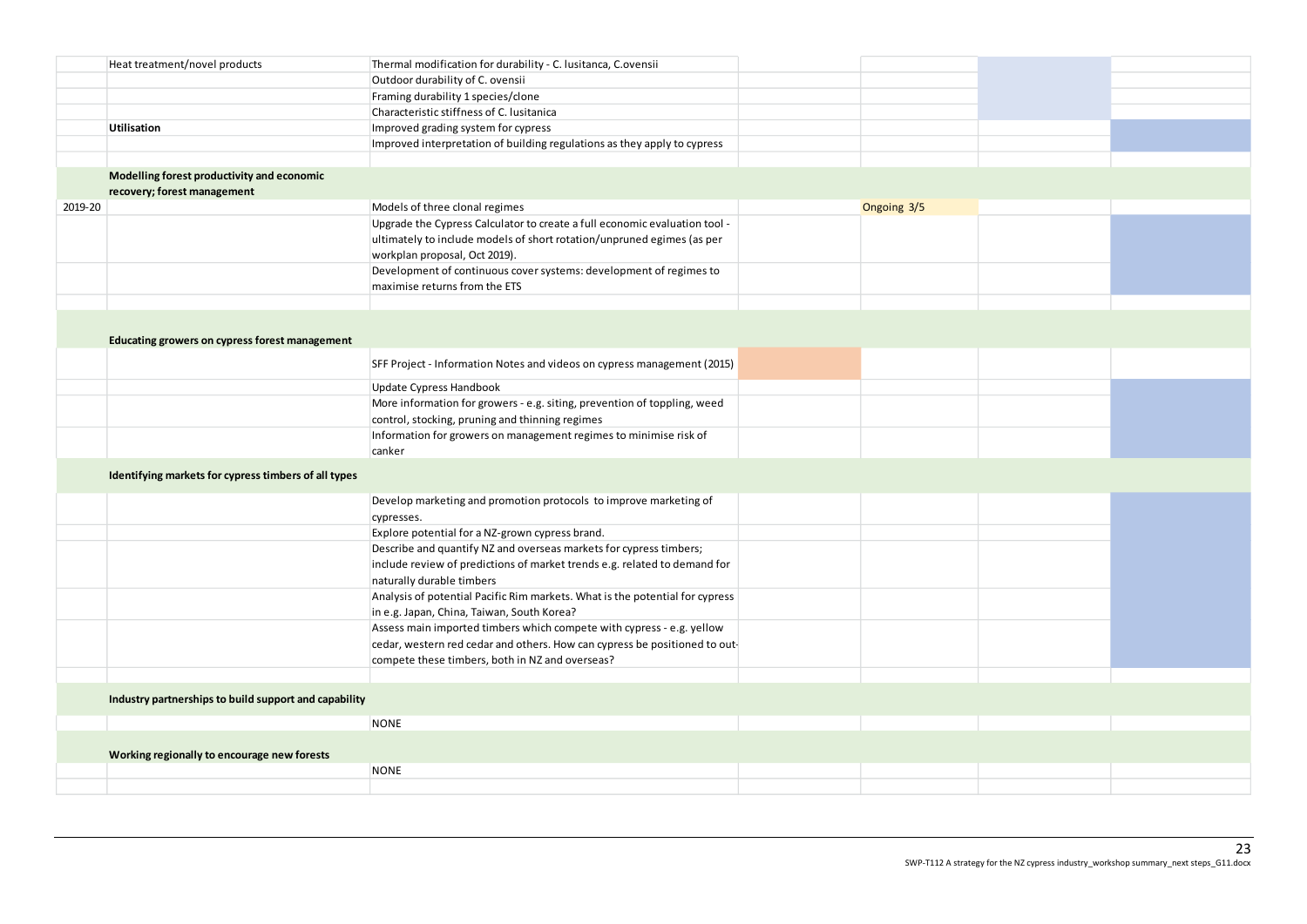# <span id="page-23-0"></span>**Appendix 5: Background to the project**

The **MBIE/FGR** Specialty Wood Products (SWP) Research Partnership programme has a key research aim: **"RA1.3 Delivering specialty wood products to export markets through embedding regional strategies".**

Following a mid-term programme review of the SWP programme by MBIE in late 2018, the SWP Project Steering Group decided that a strategy should be developed for the NZ cypress forest industry. The MBIE requirement is for a 'business case' to encourage investment in the cypress industry. The main organisations involved in developing this strategy are Forest Growers Research, Scion, and the NZFFA Cypress Development Group. A Work Plan (SWP-WP120) was approved in 2019, laying out a series of activities to be completed in 2020 as the first stage towards development of a comprehensive strategy for cypress forestry in New Zealand.

The Work Plan document draws on several earlier papers and presentations produced as part of the negotiations which have preceded the approval of SWP-WP 120 including:

- Cypress strategy discussion document for the SWP PSG (Paul Millen and Bruce Manley, Nov 2019)
- Cypress strategy presentation to the Working Group (Paul Millen, Nov 2019).

The framework proposed for the cypress strategy closely follows a framework which was developed for durable eucalypts under the MBIE/FGR Specialty Wood Products (SWP) research aim R.A 1.3.

# <span id="page-23-1"></span>**The Cypress Strategy Working Group**

The Cypress Strategy Working Group comprises:

- Marco Lausberg Project Manager, Specialty Wood Products Research Partnership (SWP) [marco.lausberg@fgr.nz](mailto:marco.lausberg@fgr.nz)
- Angus Gordon [angusg@xtra.co.nz](mailto:angusg@xtra.co.nz)
- Vaughan Kearns [ruapehusawmills@xtra.co.nz](mailto:ruapehusawmills@xtra.co.nz)
- Toby Stovold [toby.stovold@scionresearch.com](mailto:toby.stovold@scionresearch.com)
- Harriet Palmer [harriet.e.palmer@gmail.com](mailto:harriet.e.palmer@gmail.com)

Contact any of these people if you have any comments on this document or a strategy for the cypress industry in general.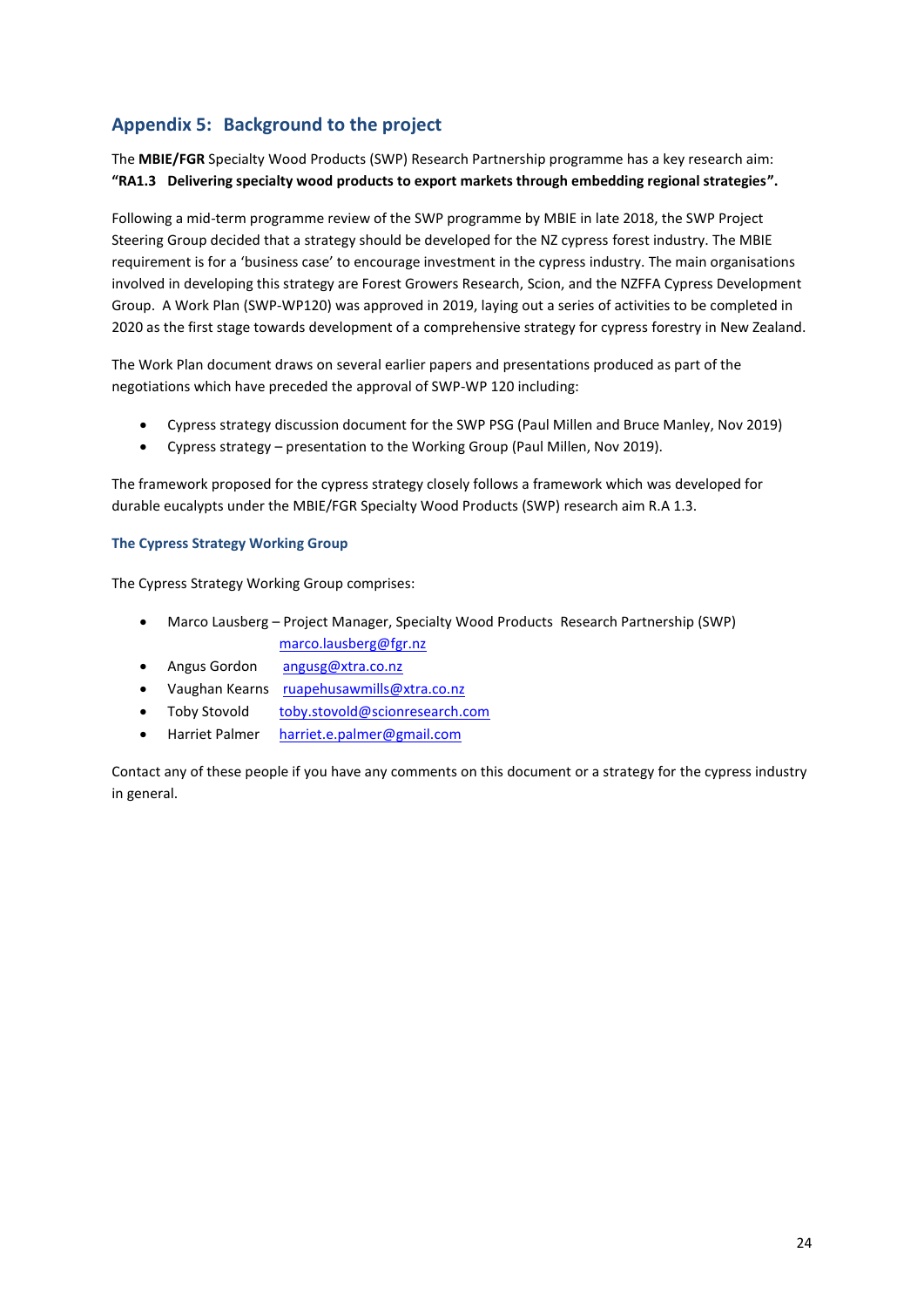# <span id="page-24-0"></span>**Appendix 6: Additional notes**

# **Theme 1: Breeding and propagation**

Research into cypress forestry in New Zealand has been on-going for several decades, led first by the NZ Forest Research Institute and now by Scion. Work continues into breeding new canker-resistance macrocarpa as well as improved *C. lusitanica* hybrids, and into looking at ways of sawing and treating cypress timbers to extend the range of markets they can enter.

Scion has significant cypress research resources in the form of trials, permanent sample plots (PSPs), and timber processing research capacity. Scion staff have considerable expertise in areas ranging from cypress genetics and breeding through silviculture to harvesting and processing. In recent years, the NZFFA's Cypress Development Group have also become involved in research, often providing support for Scion by provision of e.g. sawmilling facilities and trial sites.

As part of SWP-WP 120, Scion have updated their cypress research plan (Appendix 4) and set out a 15-year plan for future research activities. From here the challenge facing the cypress industry will be to rank the research activities and secure funding and any other resources needed for the proposed research to go ahead. There will also need to be agreement on ownership of IP and other outputs such as germplasm.

# **Theme 2: Growing cypresses**

# **Working regionally to encourage new cypress forests**

Although planted cypresses are widespread across New Zealand, a strategic approach to developing a viable cypress forest industry will include identifying key regions where a critical mass of certain cypress species and types of timber can best be encouraged. This should lead to the survival/expansion of the domestic cypress processing industry in that region, and/or the development of a value chain focussing on exports.

People promoting cypress forestry will need to engage with local government and Te Uru Rākau representatives in key target regions, as well as with farmers and forest growers including Māori, forest industry organisations and other industry groups. The support of people throughout the supply chain will be needed.

Demonstration sites and trials will also be needed to generate enthusiasm and provide evidence of the potential of different cypress species and growing regimes.

# **Ensuring growers have the information they need to make decisions around new planting**

Growers need to be confident that cypress forestry is an economically and environmentally sustainable land use, and one which can complement their other enterprises and operations.

A significant amount of expertise on growing cypresses exists amongst a small group of farm foresters, and ideally this expertise will be shared, developed and extended to a much broader group of potential growers.

A plethora of information resources for growers already exists, but in forms and places that are not easily accessible; also many of the resources are out-of-date. Concise, accurate, and easily accessible extension resources are needed.

In addition, more needs to be done to explore regimes other than conventional sawlog production, particularly short rotation/no-prune regimes, and continuous cover regimes.